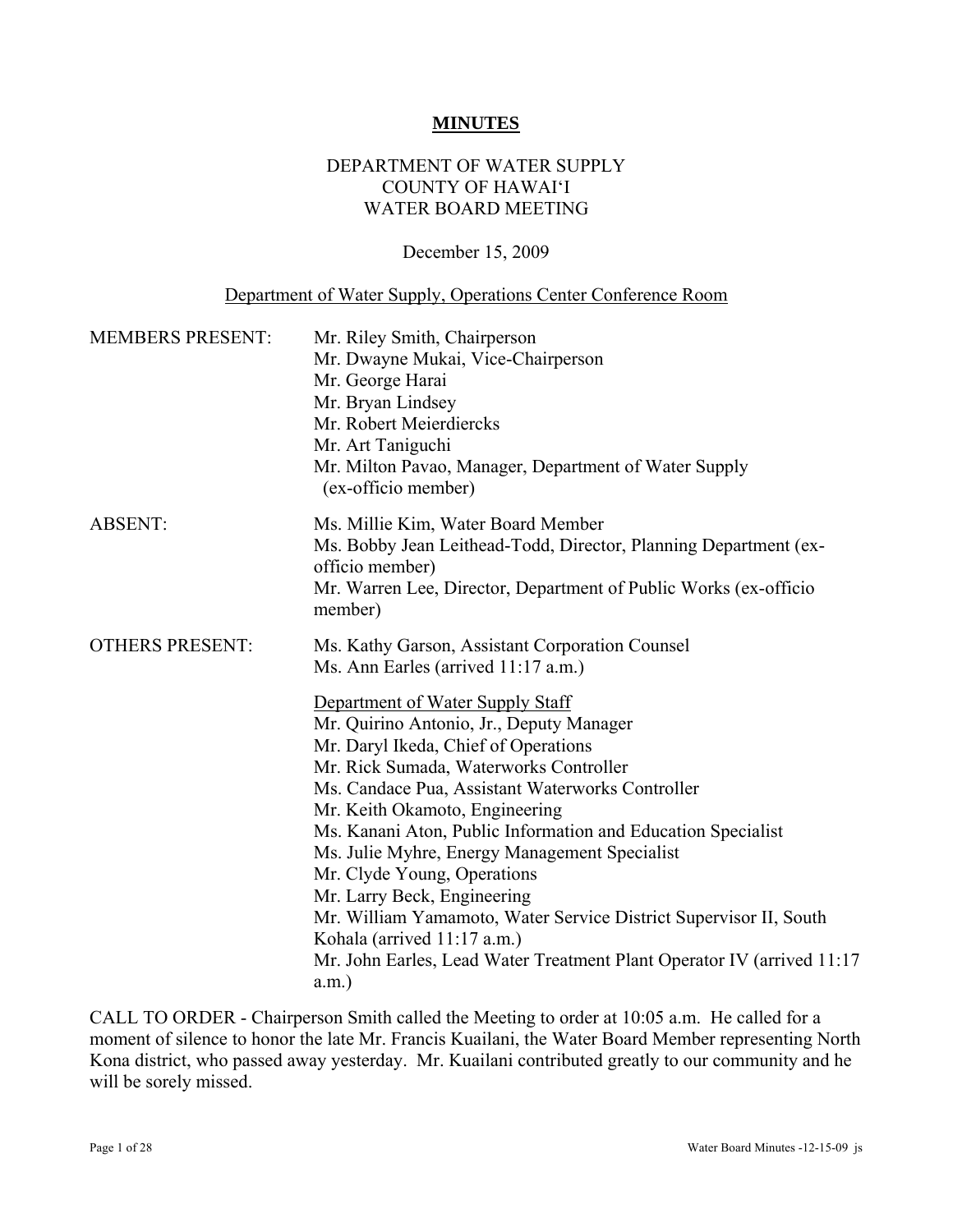### STATEMENTS FROM THE PUBLIC:

Former Board Chairperson Tom Goya read from his October 20, 2008, message on planning for sustainability, and from his outgoing comments to the Water Board, given at the December 2008, Water Board meeting. Chairperson Smith thanked Mr. Goya for his ongoing interest in the Water Board, and for his participation in the Mayor's Energy Commission.

### APPROVAL OF MINUTES:

Chairperson Smith entertained a Motion to approve the Minutes of the November 24, 2009, Water Board meeting.

MOTION: Mr. Meierdiercks so moved; seconded by Mr. Harai.

Ms. Garson requested that a correction be made to Page 21 of the Minutes, changing the deadline for Mr. Jernigan to file a response from December 27, 2009 to **November** 27, 2009.

MOTION: Mr. Meierdiercks moved to amend the Minutes; seconded by Mr. Lindsey, and carried unanimously by voice vote.

ACTION: Main Motion to approve the Minutes as amended carried unanimously by voice vote.

### APPROVAL OF SUPPLEMENTAL AGENDA AND ACTION TO MOVE AGENDA ITEMS:

None.

## HĀMĀKUA:

### A. **JOB NO. 2006-905, CONSTRUCTION OF THE KAPULENA WELL DEVELOPMENT – PHASE 1 (WELL NO. ):**

Bids for this project were opened on December 3, 2009, at 2:00 p.m., and the following are the bid results:

| <b>Bidder</b>                                                   | Amount       |
|-----------------------------------------------------------------|--------------|
| Water Resources International, Inc. (Lowest Responsible Bidder) | \$857,741.00 |
| Beylik Drilling & Pump Service, Inc.                            | \$996,487.00 |

Engineer's Construction Cost Estimate: \$1,152,595.00. Construction Contract Duration: Two hundred seventy (270) calendar days.

Project Scope: This project consists of providing all labor, materials, tools, and equipment necessary to drill, case, and pump test the 18-inch Kapulena Well at 1,033-foot elevation, all in accordance with the plans and specifications. The scope of work generally includes: 1) improvements to the existing access road to the drill construction site; 2) construction of the well drilling pad; and 3) construction, disinfection, and pump testing of the Kapulena well.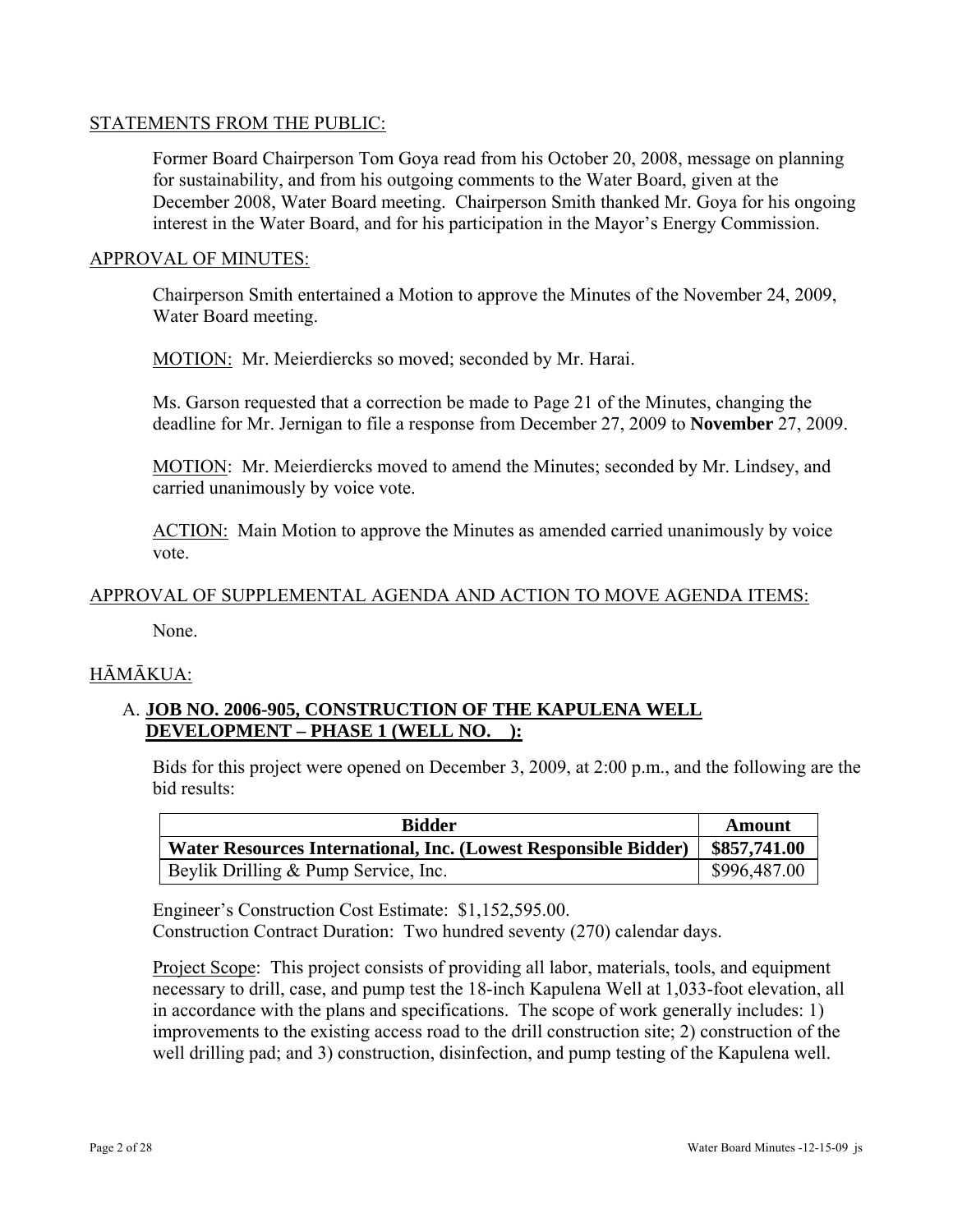The project cost will be as follows:

Project Cost:

| 1) | Low Bidder (Water Resources International, Inc.) | \$857,741.00        |
|----|--------------------------------------------------|---------------------|
| 2) | Construction Contingency $(\sim 10\%)$           | \$86,259.00         |
|    | <b>Total Construction Cost:</b>                  | <u>\$944,000.00</u> |

Funding for this project will initially be from DWS C.I.P. budget; however, DWS will be pursuing a loan under the Drinking Water State Revolving Fund (DWSRF).

Department staff has reviewed the bids, and finds the bid from Water Resources International, Inc., acceptable as submitted.

The Manager recommended that the Board award the contract for JOB NO. 2006-905, CONSTRUCTION OF THE KAPULENA WELL DEVELOPMENT – PHASE 1 (WELL NO. \_\_\_), to the lowest responsible bidder, Water Resources International, Inc., for their bid amount of \$857,741.00, plus \$86,259.00 for construction contingency, for a total contract amount of \$944,000.00. It is further recommended that either the Chairperson or the Vice-Chairperson be authorized to sign the contract, subject to review as to form and legality by Corporation Counsel.

MOTION: Mr. Mukai moved to approve; seconded by Mr. Meierdiercks.

The Manager noted that DWS had drilled a well in Kukuihaele, whose water turned out to have an excessive chloride level (despite being at an elevation of five feet above sea level). Since the well was drilled, the spring source that fed the Kukuihaele area dried up. Because of the well's high chloride level, DWS ended up hauling water and continues to do so today. The Kapulena well would replace the well at Kukuihaele, and supply the area with water. The Manager said this project is interesting because DWS is applying for State Revolving Fund (SRF) funds. Some time ago, Mr. Bill Takaba at the Mayor's Office helped DWS in applying for federal money, which DWS obtained, under a 60-40 cost-sharing arrangement. (Sixty percent of the funds are provided by the federal government, and DWS comes up with the remaining 40 percent.) There was an appropriation in the same federal package of approximately \$220,000.00 for a project at Hawaiian Ocean View Estates. Over the past couple of weeks, the Deputy Manager has been working with Senator Daniel Inouye's office to try to transfer the \$220,000.00 to the Kapulena project, so that more of the funding will be from federal monies. The sure thing is that the Kapulena project is being funded by the SRF funds, which are a low-interest loan from the state Department of Health through the Environmental Protection Agency (EPA). The Manager said that the Kapulena project will be very beneficial, and it will end up having a lot of outside funding. The bids came in very favorable; they were lower than the Department's estimate.

Mr. Okamoto noted that this would be Phase I, involving an exploratory well. If good water is discovered, then DWS will move on to Phase II, which would include distribution improvements.

Chairperson Smith asked if the exploratory well would become a production well.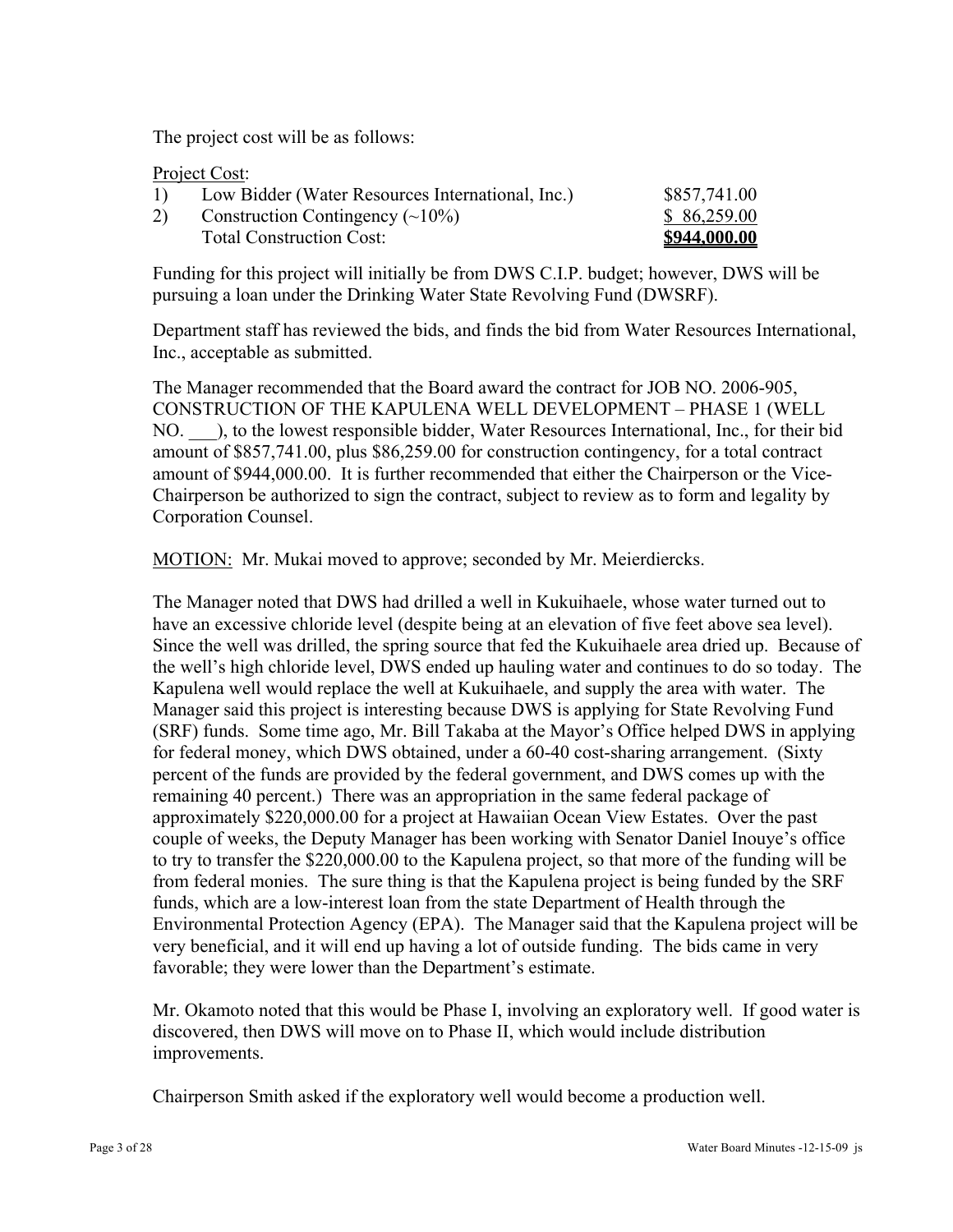Mr. Okamoto confirmed this.

The Manager noted that the Kukuihaele well was an anomaly, with its high salt content despite its elevation five feet above sea level. With an elevation five feet above sea level, the water quality should be fresh.

Chairperson Smith asked what DWS's potable limit was, and who the hydrogeologist is for the project.

The Manager said that DWS maintains a limit of 180 parts per million, while the state limit is 250 parts per million. He said that Tom Nance is the hydrogeologist for the Kapulena project.

Mr. Mukai asked for clarification on moving the finances from the Hawaiian Ocean View project to the Kapulena project.

The Manager explained that the Ocean View project was funded separately by the County Council; the Mayor had asked the Council to allow them to use General Obligation bond money to supplement the Ocean View project. Therefore, currently, \$400,000.00 from the County is going into the contract at Ocean View, so that concern has been settled. The \$220,000.00 that had been geared for Ocean View is no longer needed by Ocean View, and the Deputy Manager is now working with Senator Inouye's office to look at ways that they can take the \$220,000.00 and put it into the Kapulena project.

The Deputy Manager said that the agreement is tentative at this point; there needs to be something more formal from the EPA and from Senator Inouye's office. This is moving forward, and there still needs to be an application for a grant, which will come in the latter part of 2010.

Mr. Mukai noted that the \$220,000.00 in federal money is just sitting there, and would probably lapse if DWS does not do something with it.

The Manager confirmed that the funds would either lapse, or go to another project.

Chairperson Smith asked Ms. Garson if the language of the recommendation would need to be amended, amid the possibility of other sources of funding.

Ms. Garson said no change was necessary because the recommendation involves the contract award.

ACTION: Motion carried unanimously by voice vote.

### NORTH KONA:

## A. **JOB NO. 2009-954, KAHALU'U SHAFT PUMP NO. 1 REPAIR:**

The contractor, Derrick's Well Drilling and Pump Services, LLC, has requested a contract time extension of 91 calendar days. This is due to unavoidable material and manufacturing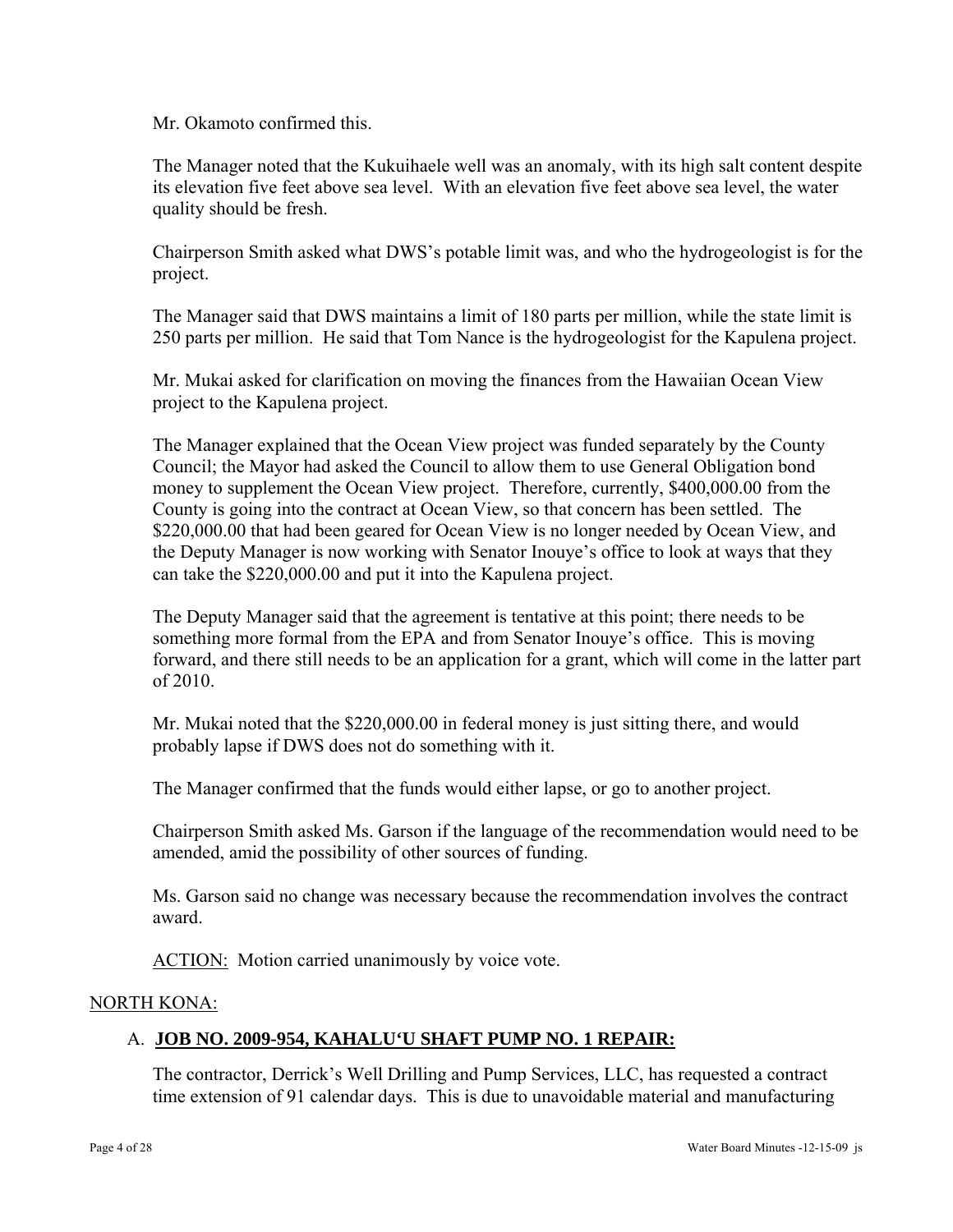delays in the delivery of the pump. The contractor's supplier has changed the scheduled arrival date to mid-April 2010, which is beyond the control of the contractor.

### *Note: There is no additional cost associated with this time extension.*

Staff has reviewed the request and finds that the 91 calendar days are justified. This is the first time extension request.

### **1st time extension – 91 calendar days**

The Manager recommended that the Board approve a contract time extension to Derrick's Well Drilling and Pump Services, LLC, of 91 calendar days for JOB NO. 2009-954, KAHALU'U SHAFT PUMP NO. 1 REPAIR. If so approved, the contract completion date will be revised from January 29, 2010 to April 30, 2010.

MOTION: Mr. Meierdiercks moved to approve; seconded by Mr. Mukai.

The Manager explained that this was a basic material delay/contract extension request. The job involves the repair of one of the pumps in the Kahalu'u Shaft. DWS has 4-5 pumps up there, and this job involves the repair of one of the pumps. He noted that not all of the pumps are being used, because the pumps can pump 10 million gallons a day. Currently, DWS is trying to pump no more than three million gallons a day, due to the power rates.

Chairperson Smith said the contractor, Derrick's Well Drilling and Pump Services, LLC., had committed to a schedule of the project. He did not see how this item that accommodates a delay under the contractor's control is DWS's responsibility.

The Manager said he did not believe that the contractor has control over this delay; the contractor has to buy the pump from somebody else.

Mr. Young noted that the contractor buys the pump through a third-party middle-man, Promark Corporation. The contractor got a tentative schedule for delivery, but the manufacturer, Ruhrpumpen, changed the schedule. There can be a lot of reasons for the change; all of the pumps are custom-made and in some cases there are defects that necessitate re-casting or even re-doing the molds, etc. These cases are not unusual, he noted.

Chairperson Smith said the contractor knew what the schedule and the scope of the project were; the schedule and the scope have not changed. The Department is going to pay the contractor a certain amount of money to do what DWS contracted Derrick's to do. Derrick's gets his subcontractor to get the materials and supplies lined up. DWS has nothing to do with, and has no control over, the subcontractors or suppliers. The Chairperson asked why DWS has to accommodate the contractor when the subcontractor cannot meet the schedule. He asked if there are liquidated damages on the contract.

The Manager said that all contracts have liquidated damages.

Chairperson Smith asked what the liquidated damages are.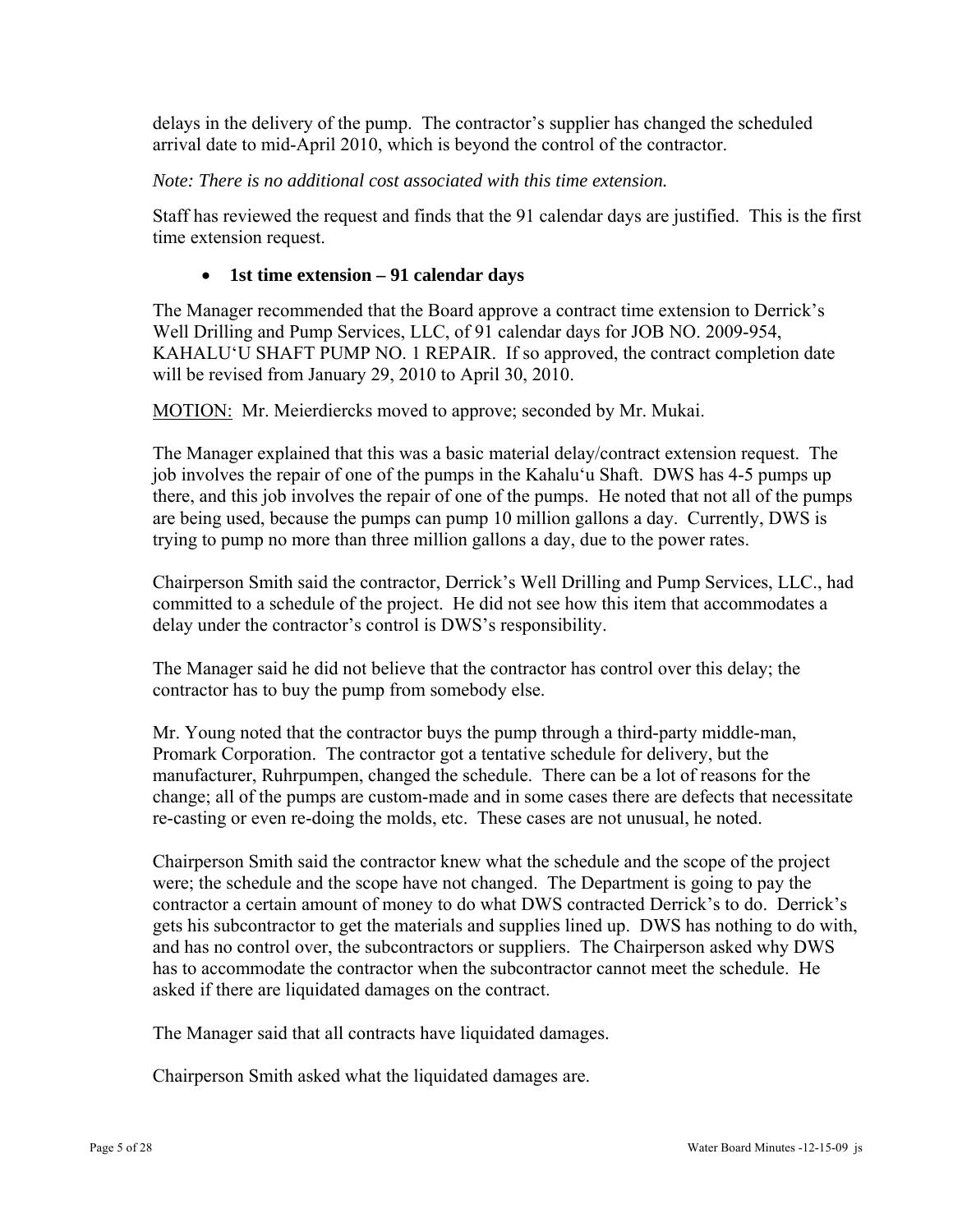The Manager said that liquidated damages are determined by the contract amount; it is in DWS's General Requirements and Covenants. The liquidated damages follow a table, he said.

Mr. Young said he would have to check what the liquidated damages are, but he estimated them at \$125 a day.

Chairperson Smith said that DWS is being damaged by the delay. He said that there was a concern in the Kona community that DWS needs to keep the water source active and make sure that the water is suitable. He was unclear why DWS would agree to an extension of time at no cost to the contractor.

The Manager asked if the Chairperson was proposing liquidated damages to a contractor who has no control over the manufacturer of the pump.

Chairperson Smith said that the contractor has control over his subcontractors. When the contractor put in his bid, he would have notified his subcontractor, Promark, about the schedule and told Promark that he was to provide the pump so that the pump could be installed by the completion date.

The Manager said it was not good for DWS to have a delay, but he believed it was not the contractor's fault, and therefore, the contractor should not be penalized by DWS with liquidated damages. The contractor relied on his subcontractor for information, and in this case, the information was no longer correct. He cited the example of a job which specifies a pump. The manufacturer makes the pump, and the pump undergoes a certified pump test under DWS requirements. If the pump does not meet the certification criteria, DWS rejects the pump. The Manager asked whether DWS should assess liquidated damages to the contractor for something that the contractor had no control over, as in this case.

Ms. Garson said that she knew that this situation is contained in the Hawai'i Administrative Rules (HAR) as a permissive use of granting an extension of time. She said she was not sure whether it was mandatory, but she said it was typical to grant an extension of time when a delay is due to no fault of the contractor. Such wording is usually within the contract terms, she added. In this case, it is permissive per the HAR, whether or not it is something DWS wants to go along with. She believed that granting an extension under these circumstances was discretionary. She noted that DWS has granted extensions for delays caused by factors beyond the contractor's control.

The Manager cited rain-out days as one factor out of the contractor's control, and asked if liquidated damages would be levied for rain-out days.

Chairperson Smith said rain-out days are an act of God, and therefore beyond the contractor's control.

The Manager said the same thing would apply to a pump; it is beyond the contractor's control.

Chairperson Smith disagreed, saying the contractor could have gone to a different pump manufacturer, who could have met the schedule.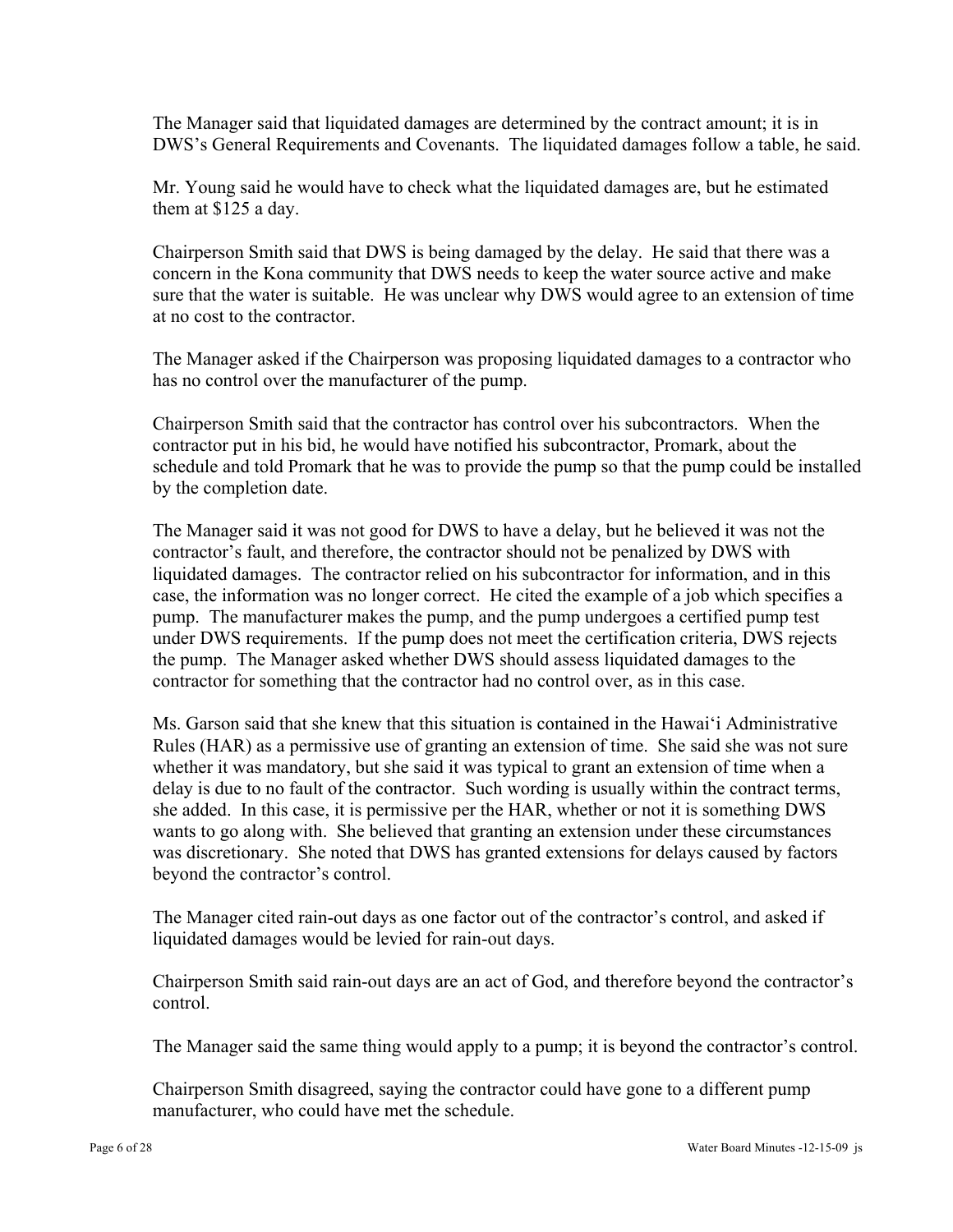Mr. Mukai said that when a contractor goes out for a bid, the supplier knows what the time frame is. In the private sector, it does not hold water to say matters are out of one's control.

The Manager said that this would be a total shift from what DWS has been doing, because the Department has been recommending that contractors be granted extensions.

Ms. Garson said that it was totally dependent on the contract terms. She said that there is a provision for granting such extensions in the Hawai'i Administrative Rules. She suggested that the Board defer the item to the January **26**, 2010, Water Board meeting, noting that the completion date was January 29<sup>th</sup>. At the next meeting, Ms. Garson would be able to inform the Board of the contract terms regarding whether granting extensions is discretionary. She noted that typically the Department ascertains that the contractor has placed the order on time. To grant an extension, the delay must be through no fault of the contractor. *If* the **contractor**  delays in placing the order and then there is a delay with the manufacturer, there would be a case for liquidated damages, she said. Ms. Garson offered to research the contract and report back to the Board.

Chairperson Smith said in this case that he believed that the contractor did have control over the delay, and that the contractor should put the burden of the delay on his subcontractors and hold them responsible. He agreed with Ms. Garson on deferring the item, to allow for Ms. Garson to research what the contract says.

Mr. Young said that the contract allows for \$215,459.00. He noted that all of the parts of a pump must be custom-made, and must be tested. Under these circumstances, small things can cause the pump to fail the test, and the whole process must be re-coordinated again.

Chairperson Smith said that he was concerned that competing bidders might contest the granting of an extension, saying that if the time frame were longer they could have beat the contractor's price. He was concerned that the Department was exposing itself when they approve a change order at no consequence to the contractor for something that is under the contractor's control.

The Manager noted that in the case of pumps, the various contractors are likely to wind up with the same manufacturer, due to the specified nature of the pumps that DWS calls for. He said that at the time of bidding, the other contractors would have known that problems like this could arise, so their prices would not have changed.

Mr. Mukai said that the other bidders may have been thinking that they would need to airfreight the pump in, and therefore their prices were higher. In any case, he said he agreed with the Chairperson for the need to hold the contractors to some degree of responsibility. In the private sector, the contractor would be made to absorb the additional costs.

Chairperson Smith said that he would charge the contractor liquidated damages, at \$125 a day for the 90 days. Ms. Garson noted that the liquidated damages were more like \$150 a day.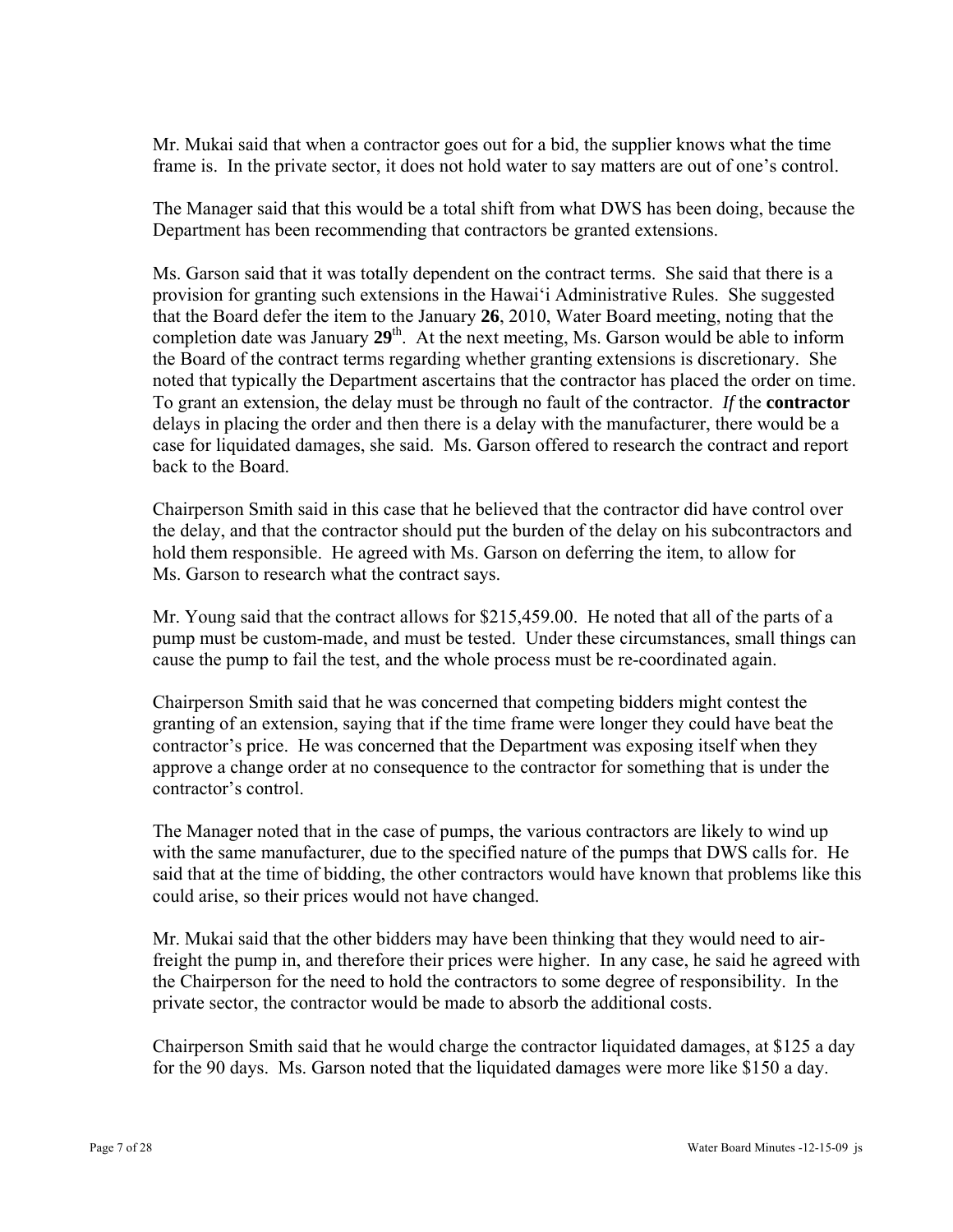Chairperson Smith said he would feel more comfortable deferring the item to the January meeting, and asked for more information on the contract. He also sought information on the bid spread and which other contractors bid on the contract.

Mr. Harai asked if DWS has to show that the Department had actual damages, in order for the contractor to pass the cost on to the supplier.

Chairperson Smith said that he believed that liquidated damages are stipulated in the contract, and that DWS did not have to prove damages; DWS is entitled to damages.

Ms. Garson said that this was what liquidated damages are for; it is difficult to assess what *actual* damages would be. For that reason, a contract has a liquidated damages clause, which is not a penalty per se. Liquidated damages are supposed to *estimate* the amount of damages that would be incurred by a delay.

The Manager asked if the matter were to be pursued, would the Department ultimately have to prove damages.

Ms. Garson said not with liquidated damages. With liquidated damages, DWS would have to prove that at the time that a contract was entered into, the \$150 a day would have been a reasonable estimate of how much in *actual* damages that the Department would incur, although DWS cannot actually calculate the damages. She noted that liquidated damages cannot be a penalty. DWS would have to show that at the beginning of the contract, that \$150 a day was a reasonable estimate of what *might* happen should there be a breach of contract.

Mr. Young noted that in this case, DWS has excess capacity, with three other pumps.

The Manager said the main focus was the whole philosophy of what DWS holds a contractor to, and what DWS would consider not the contractor's fault. He wondered if the Chairperson was saying that it does not matter that it is not the contractor's fault; because there is a contract, the contractor should pay.

Chairperson Smith said he was saying that it is the contractor's fault; it is under the contractor's control.

The Manager said that it is under the contractor's control, but it is not the contractor's fault.

Chairperson Smith said everybody who comes under the contractor's contract is under the contractor's control.

The Manager suggested that the Board defer the item.

Chairperson Smith agreed to defer.

Mr. Harai asked a question about "clear custody and control" of the pump, and whether there were any liability issues involved.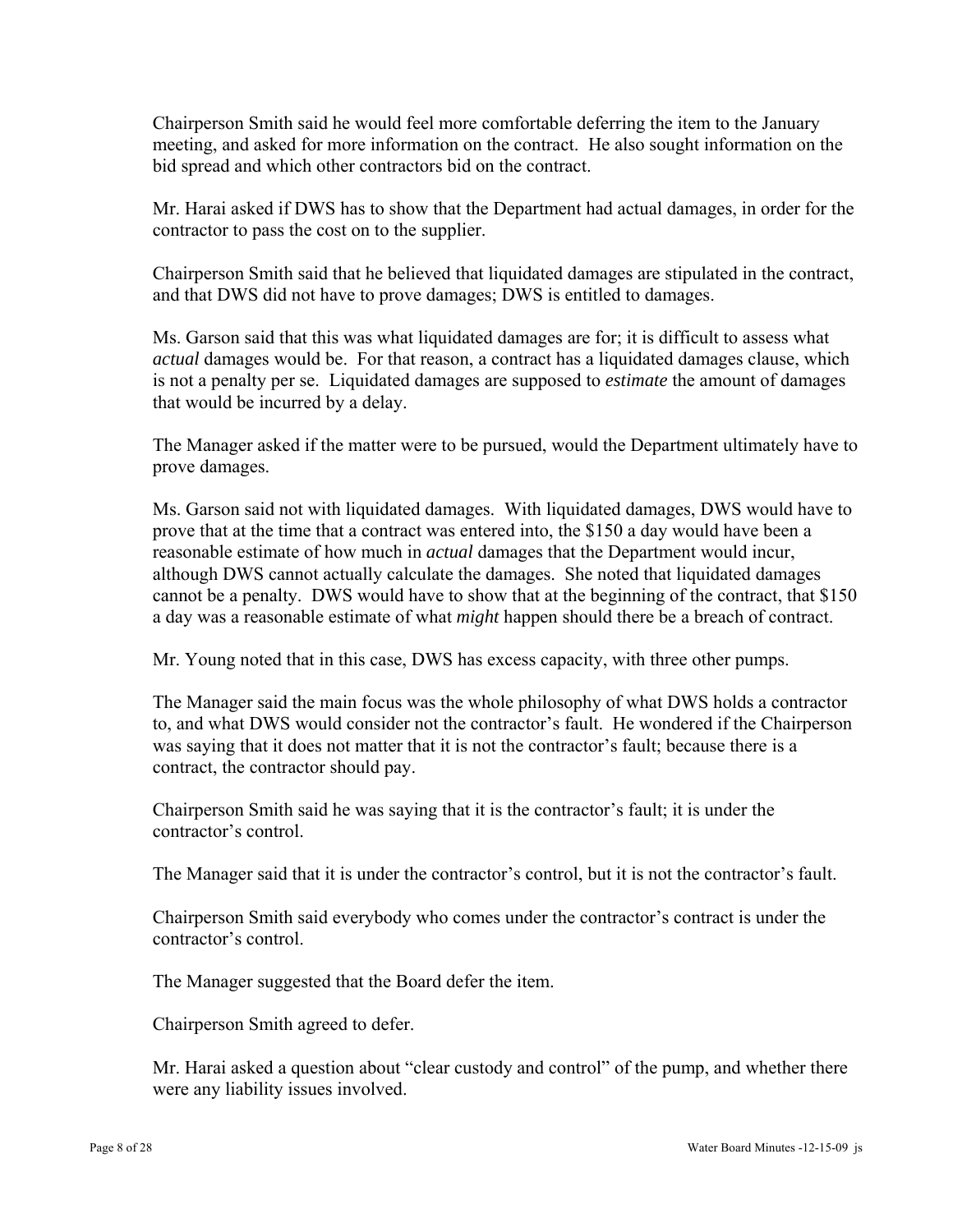Ms. Garson said she was unclear what Mr. Harai meant. She said that if the Board defers the item to the January 26 meeting, the contract completion date is not until January  $29<sup>th</sup>$  anyway. In the meantime, the contractor is going to continue doing what he is doing. The issue now is whether or not the Board is going to grant the contractor the extension, so right now there is no liability in deferring. She said that by deferring, it would give her an opportunity to look into the contract more carefully.

Mr. Harai gave the example of someone building a house. Everything is under the contractor's care, custody and control, so the insurance company is not liable. He said that to hire a contractor, one must have a liability policy. If the contractor puts in a plate glass window and it breaks, the insurance company would not have any liability because the project is under the contractor's control, he said. Mr. Harai said that he finds in this case, while the contractor may have had care, custody and control as the Manager says, the parts in question were not under the contractor's control. He wondered if this concept would be applicable in this case.

Ms. Garson said that she would look into it.

Mr. Mukai said he was withdrawing his second.

Mr. Meierdiercks said he was withdrawing his Motion.

ACTION: Mr. Mukai moved to defer the item; seconded by Mr. Meierdiercks. Motion carried unanimously by voice vote.

Mr. Ikeda, looking ahead to January's meeting, visualized the scenario of the contractor seeking the extension, and the Department then charging the contractor liquidated damages. He noted that the Department had granted extensions for similar situations or where the contractor had *even more* control. He expressed fears that the contractor could come back and contest, saying he was being singled out unfairly where previously, other contractors were granted extensions.

Chairperson Smith said that was the hazard of not administering the contract according to the contract's terms. Once a precedent has been set, it is hard to change. He suggested voting again on the Motion to defer.

(Motion carried again unanimously by voice vote.)

### MISCELLANEOUS:

### A. **LEGISLATIVE AUDIT OF DWS:**

No discussion.

## B. **DEDICATION OF WATER SYSTEMS:**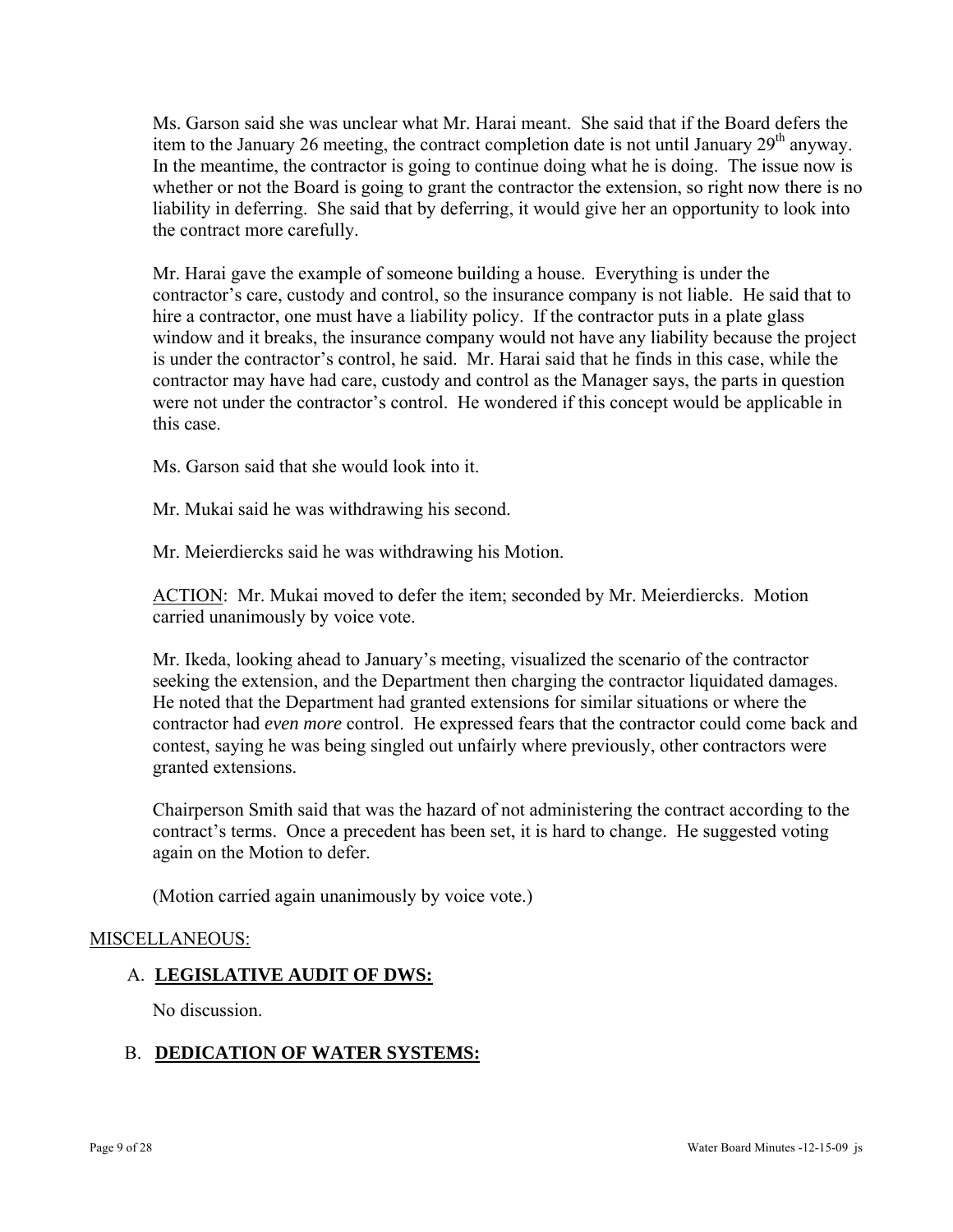The Department received the following documents for action by the Water Board. The water systems have been constructed in accordance with the Department's standards and are in acceptable condition for dedication.

The Department received the following documents for action by the Water Board. The water systems have been constructed in accordance with the Department's standards and are in acceptable condition for dedication.

| <b>BILL OF SALE</b>              |                         |
|----------------------------------|-------------------------|
| Seller: Hospice of Hilo          | TMK: $(3)$ 2-4-001:179) |
| E.W.O. 2009-026                  |                         |
| Lots: $2$                        | Zoning: $RS-10$         |
| Facilities Charge: \$50,690.00   | Paid: 4/28/2009         |
| Final Inspection Date: 4/28/2009 |                         |
| Water System Cost: \$72,729.00   |                         |

The Manager recommended that the Water Board accepts these documents subject to the approval of the Corporation Counsel and that either the Chairman or the Vice-Chairman be authorized to sign the documents.

ACTION: Mr. Mukai moved to approve, seconded by Mr. Meierdiercks. and carried unanimously by voice vote.

## C. **REPORT OF AD HOC FINANCE COMMITTEE:**

The Water Board's Ad Hoc Finance Committee Chairperson, Mr. Art Taniguchi, reported on the following areas under the scope of the Committee's investigative work:

- 1. DWS's vehicle take-home policy;
- 2. DWS's procedures regarding cash control. (Discussion had been deferred from the November 24, 2009 Board meeting, pending input from the Legislative Auditor.)

On the vehicle take-home policy, Mr. Taniguchi said the Committee had met with the Manager yesterday and had come up with a template, thanks to Mr. Lindsey's expertise. He said that the Department is following the County's policy, which the Manager provided to the Committee. Mr. Taniguchi, noting that the policy was still a work-in-progress, said that the Committee was incorporating the County policy and ironing out details. The Committee will have a formalized report at the next meeting.

On the cash control policy, the Committee is waiting for the completion of the Legislative Audit before tackling this policy.

Chairperson Smith said that at the November Water Board meeting, the Committee had concurred with the Department's policy on credit card use. He said it was important that the Chairperson or Vice-Chairperson approve the Department's credit card charges every month.

Mr. Taniguchi said that was all covered in the policy that the Manager had implemented. He said that the November Minutes state that the Department had adopted a policy, but he does not know where the Minutes state what the policy is.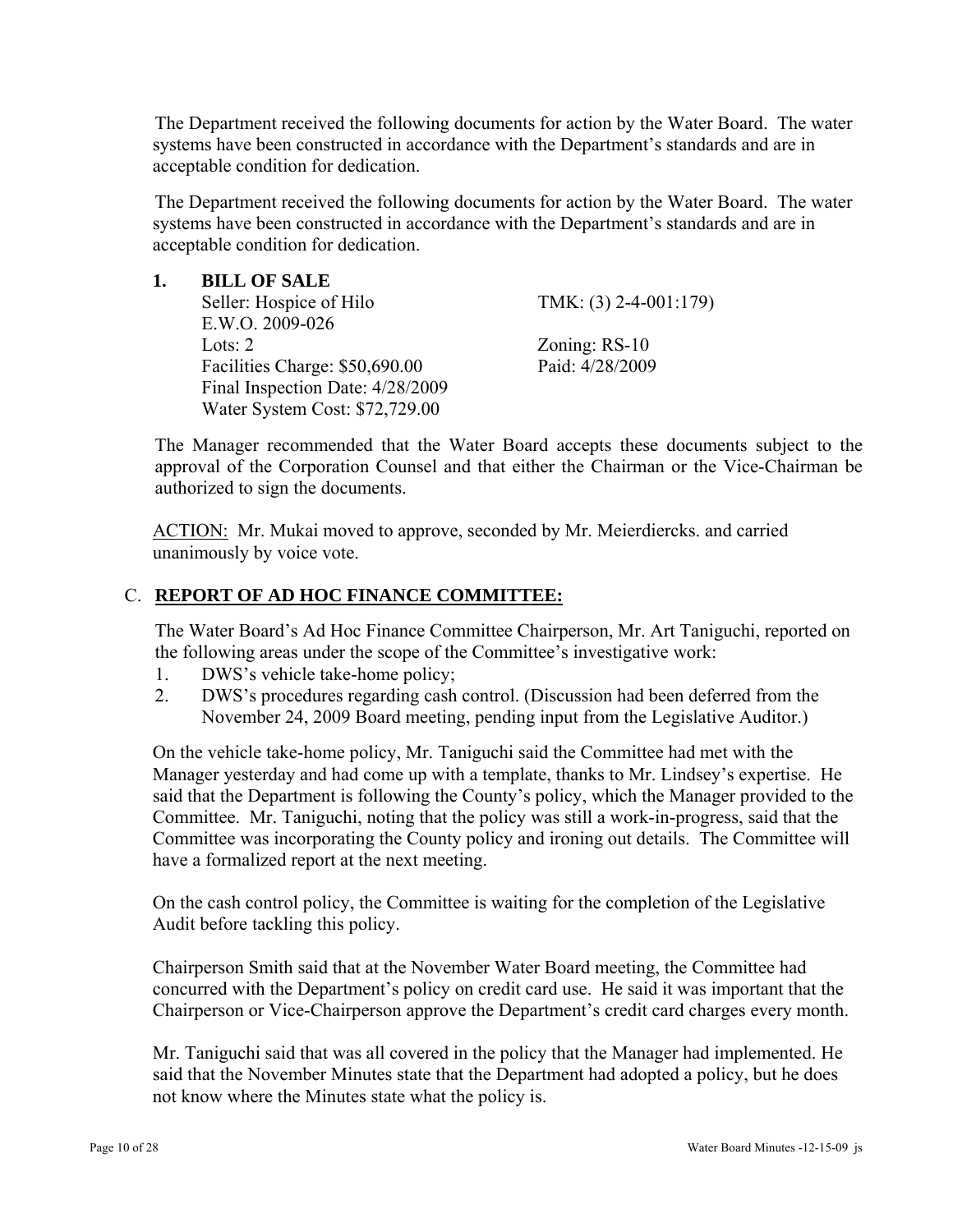The Manager said that the Chairperson could get a copy of the policy.

Mr. Taniguchi said the Board had received copies of the policy.

Chairperson Smith said the policy was not submitted as part of the record; he wants it submitted as part of the record.

Mr. Taniguchi said okay, what the Committee did originally was just to share. Mr. Taniguchi had recommended that in case the Chairperson was unavailable to sign the approval of the credit card charges, the Vice-Chairperson could approve them.

Chairperson Smith said he was okay with that.

Mr. Taniguchi noted that in his meeting on the credit card policy with DWS, it transpired that the Manager was already working on a policy anyway and was planning to implement the policy. The Committee tweaked the policy, adding the wording to have the Vice-Chairperson approve the credit card charges if the Chairperson was unavailable. Mr. Taniguchi said the Committee basically just reported back on the policy at the November meeting, so that issue is closed.

Ms. Garson said that the Manager has implemented the policy administratively. She asked if the Chairperson himself was seeking to implement the policy and impose it.

Chairperson Smith said no, the Board had agreed on the policy, but that whatever the policy is should be in the Minutes. The Board had all agreed with the policy, so whatever the policy is should be documented.

## D. **ENERGY MANAGEMENT ANALYST UPDATE:**

Ms. Myhre covered the following areas:

- 1. Report on the Lālāmilo Windfarm
- 2. Mayor's Energy Advisory Commission

Ms. Myhre noted that DWS and HELCO continue to have dialogue on the plans for the Lālāmilo Windfarm, with the goal to decide by the end of the year whether DWS would keep its contract with HELCO there. The most recent meeting was two weeks ago, she noted. Ms. Myhre said she had asked HELCO for the names of the people who are responsible for the Environmental Assessment and the clean-up of the site. She followed up with an email to request the individuals' contact information so that she can obtain a schedule from them.

Chairperson Smith asked if Ms. Myhre thinks the site can be de-commissioned and cleaned up in 12 months.

Ms. Myhre said yes, she believed the site can be de-commissioned and cleaned up. The big outlying question is what the State wants to do with the building that houses a rest room and a cesspool. She said that she has been in communication with the local representative of the Land Board in Hilo; she had briefed the Land Board person on DWS's conversations with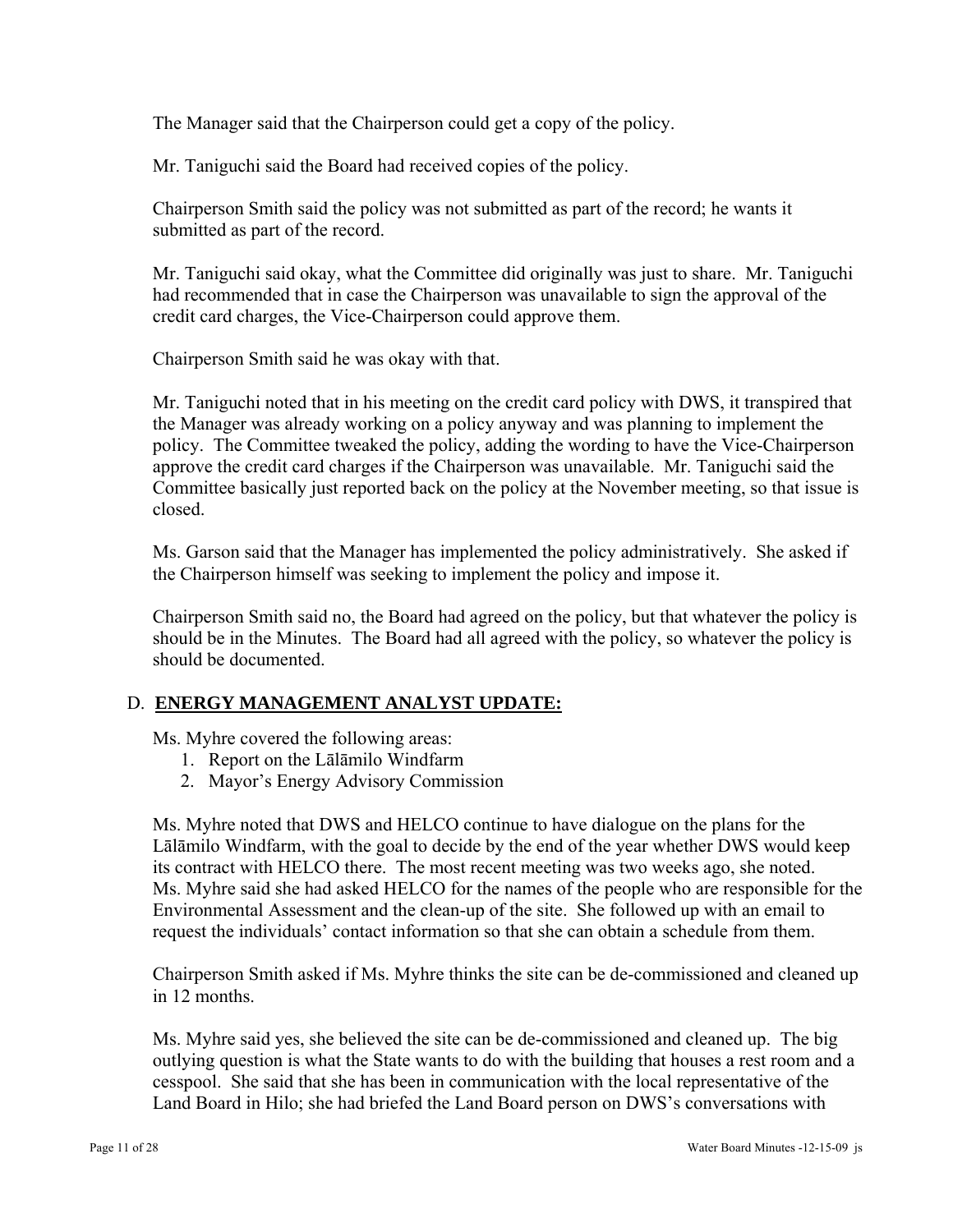HELCO. Ms. Myhre is waiting to have another meeting with the County's Energy Coordinator, Will Rolston, and the State to hammer out details on what the State wants.

Chairperson Smith confirmed that DWS has written to HELCO President Jay Ignacio for a schedule, but HELCO has not sent the schedule yet. He said that Ms. Myhre should review the schedule to see how long the remediation of the site is going to take, because only 12 months remain to clean the site up. He warned that as the prime lessee, DWS may need to seek an extension of the lease from the Land Board to have enough time to restore the site to its original condition.

Ms. Myhre said that she had met with the National Renewable Energy Laboratory (NREL) people last week. DWS is getting help from NREL in terms of what DWS's energy needs might be from alternative sources including solar, wind and hydro-power at the site, if DWS decides to go down that path.

NREL is running models, and has done a preliminary model which showed about \$1.5 million a year in savings to DWS. Ms. Myhre said that NREL took one year's worth (2008) of DWS's actual energy use data, and data on the wind capability at the site.

Chairperson Smith asked if there were wind turbines on site that took full advantage of the wind capacity on the property, could DWS generate \$1.5 million in energy on the site.

Ms. Myhre said it would generate 5 million kilowatts. NREL looked at how much energy DWS could get from the site, and how much DWS would buy from HELCO. The generators there would not sell any power back to the grid, but if DWS took the wind power from the site (from whoever generated it), and bought power from HELCO, the combined total would be about \$1.5 million less than what DWS paid in 2008, Ms. Myhre said.

Chairperson Smith cautioned Ms. Myhre to make sure she chooses her words carefully, because if DWS generates power on that site, unless DWS has an independent power production contract with HELCO, DWS will not be allowed to send the power across the property line. Therefore, DWS could not own the wind turbines and could not generate power and feed it into DWS's pumps within the Parker Ranch land or on the pumps within the adjacent State land, because DWS would be crossing a property line, he said. Only an independent power producer under a contract with HELCO can do that, he said, citing the recent example of Sopogy. Sopogy has a contract with HELCO to sell power. The Chairperson reiterated that Ms. Myhre must be clear in what she is saying on any such arrangement, which is very complicated. The main thing is to ensure that everything is done to benefit DWS, he said. He asked Ms. Myhre if she plans to give the Secretary a written summary that can be incorporated into the Minutes.

Ms. Myhre confirmed that she would provide a written summary to the Secretary. Moving on to the subject of the Mayor's Energy Advisory Commission, she said that the Subcommittee on Water Use met yesterday. The group discussed identifying the best ways that the Energy Advisory Commission can support DWS's efforts to meet the Hawai'i Clean Energy Initiative's goals. The goals state that by 2030, the State will generate enough renewable energy to meet 70 percent of its energy needs, with 30 percent coming from fossil fuels. The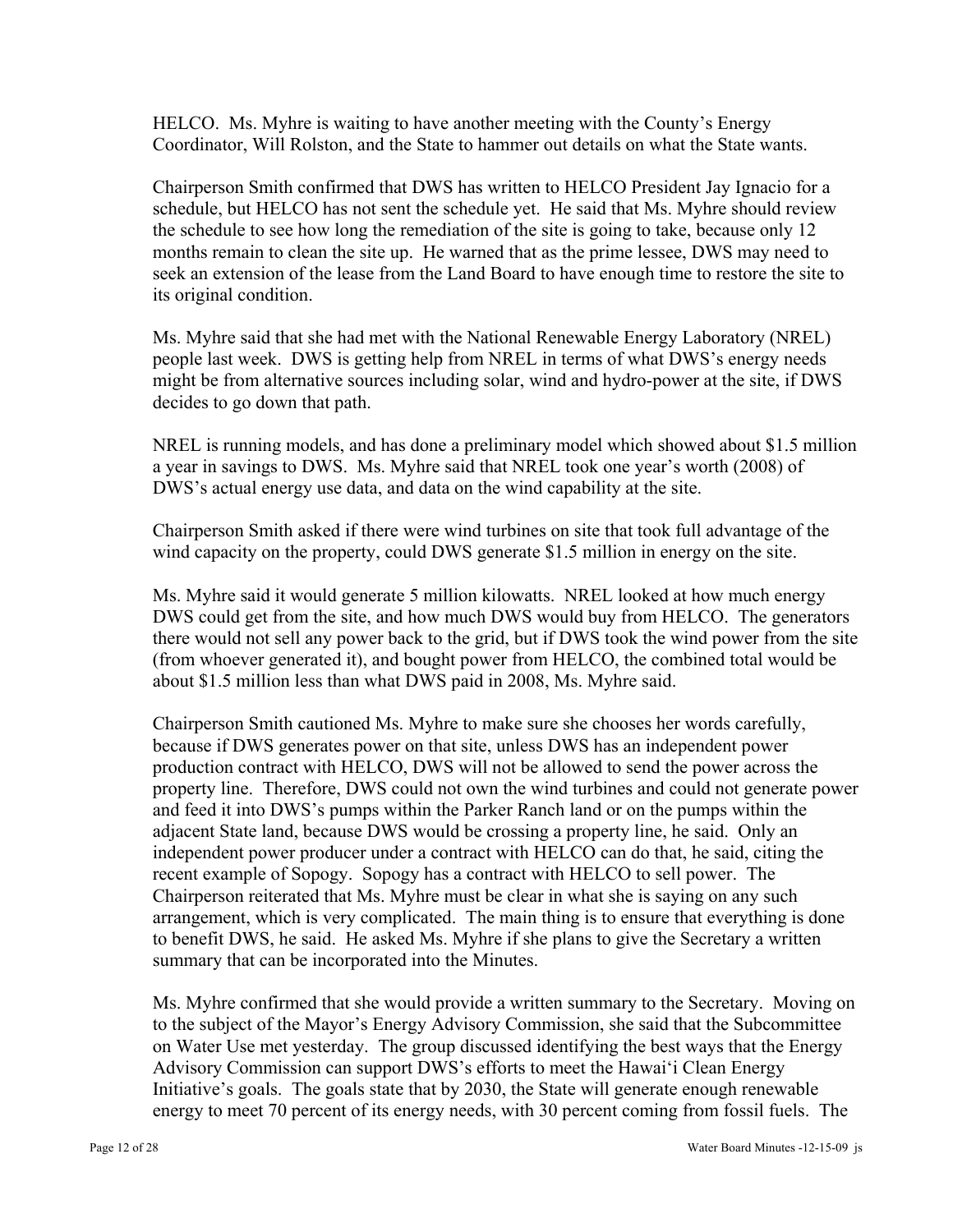subcommittee came up some ideas in terms of what the Commission can do to help promote what DWS has already been doing: grant writing, lobbying the Legislature on the procurement process, and exploring opportunities for DWS to work with a third-party power generator.

Chairperson Smith asked if Ms. Myhre could report on the Sopogy project, whose blessing she had attended the previous week in Kona.

Ms. Myhre said she did not have a report prepared.

Chairperson Smith said it would be good for her to have a report on Sopogy at the next meeting. The project involves a third-party power generator selling solar power back to HELCO, he said. He noted that Sopogy stands for **So**(lar)**Po**(wer)(Technolo)**Gy**.

# E. **MONTHLY PROGRESS REPORT**:

Mr. Taniguchi raised the earlier topic of holding contractors accountable on contracts. He said that he hoped that DWS was not viewed by contractors as a "deep pocket" which would allow projects to drag on forever without consequences to the contractor. He said contractors should be held accountable, and if problems arise with the contractor's suppliers, that is the contractor's problem. Mr. Taniguchi said that he agreed with Mr. Ikeda's comment that after granting extensions to contractors, it is hard to stop all of a sudden. However, the longer the practice of granting extensions goes on, the more difficult it is to stop. Mr. Taniguchi said that it is prudent to hold people to certain things; otherwise, contractors will see DWS as having plenty of money and that an extension will be granted. In the private sector, this would not fly, he added.

The Manager said he agreed with Mr. Taniguchi 100 percent. He believed the only question here is: is it the contractor's fault?

Mr. Taniguchi said that did not matter. Factors like an act of God are identified in the contract. Looking at it from the other side, the contractor should be protecting himself, and the subcontractor should be protecting himself.

The Manager said that DWS has always maintained that if the delay is the contractor's fault, the contractor should pay for it. DWS has been viewing the circumstances a bit more leniently here, seeing the delay as really not the contractor's fault and that the contractor should not be penalized.

Mr. Taniguchi said that he sees it costing money on DWS's side, and that somebody has to pay for it.

Chairperson Smith, noting that the Monthly Progress Report was the item under discussion, adding that if DWS felt it was okay to grant a contractor 90 days more time to finish the job, then DWS should have stated that when the job went out to bid. He noted that there are three basic components of a contract: scope, schedule and how much to pay the contractor. If DWS gives the contractor more time, the contractor can do the job for less money because he can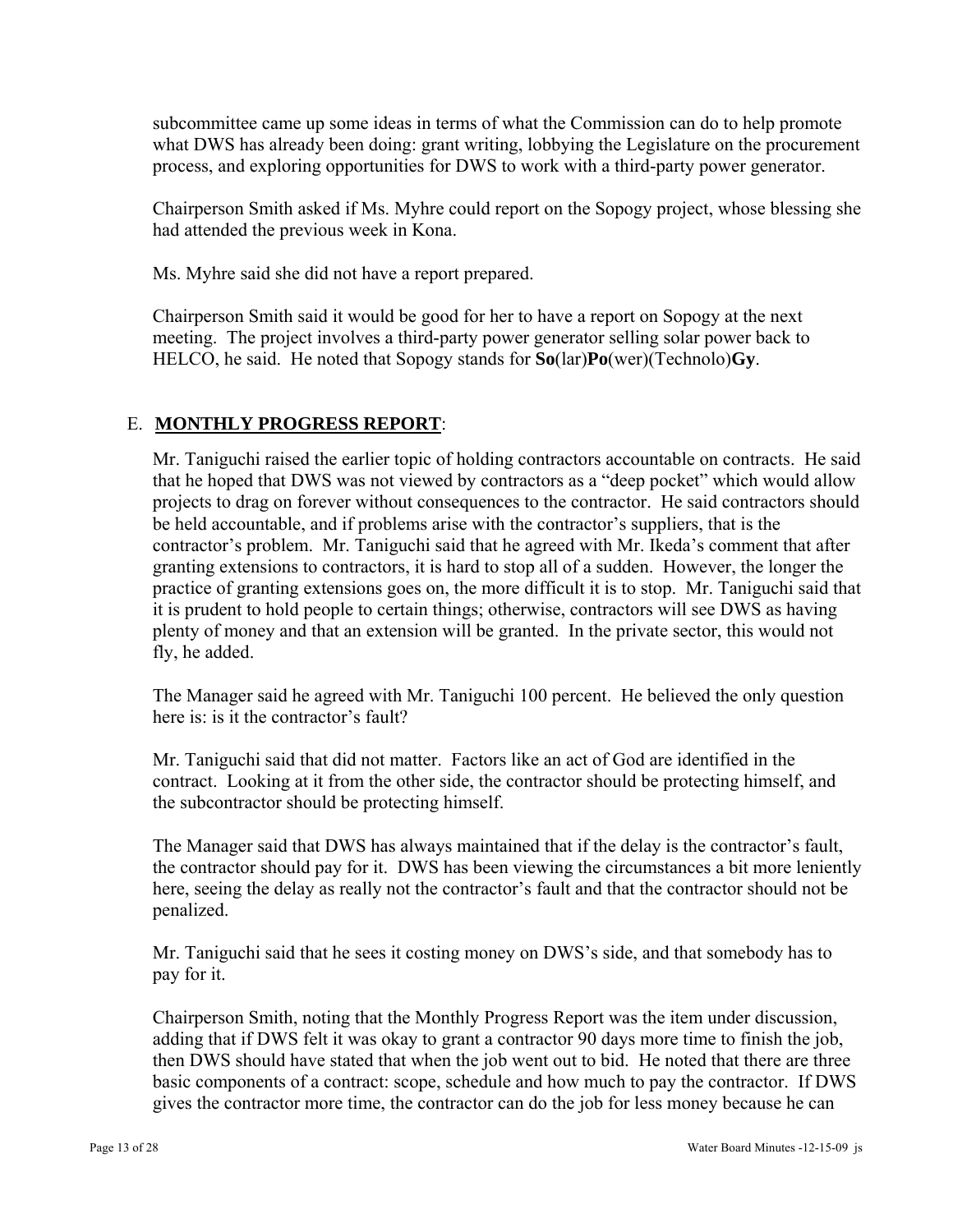squeeze in one of his other jobs. What DWS has control over is money; what the contractor has control over is scope and time.

Mr. Mukai asked if henceforth it would be possible, during the bidding process, to put verbiage in contracts to make contractors aware that they are accountable.

Ms. Garson said the verbiage is in there. She said that she is in the process of redoing the verbiage of the Department's General Requirements and Covenants, as well as of the construction forms. All of these terms will be in new projects coming out, she said. Among the things that she is drafting concerns holding contractors accountable. She has had to look at the Hawai'i Administrative Rules and also look at DWS's contracts; she is trying to put everything into one document and update it at the same time. Drafting the new verbiage is a good time to start DWS's process of cracking down, she said.

Mr. Okamoto noted that it costs the contractor money to drag projects out, and the contractor typically does not want to have delays because it costs the contractor. If the accountability issue is brought up during the bid, it would make a difference, he added.

The Manager agreed that the contractor loses money with delays, citing payrolls, etc. The longer a project drags on, generally, the more it costs the contractor.

## F. **REVIEW OF MONTHLY FINANCIAL STATEMENTS:**

Mr. Taniguchi noted on the Financial Statement that DWS's investments had decreased by \$11 million because DWS had to liquidate investments for C.I.P. projects. He asked Mr. Sumada if DWS has enough money for the C.I.P. projects that DWS has approved.

Mr. Sumada confirmed that the Department has the monies, which are in an account that accumulates funds that are available to allocate to new projects.

The Manager noted that with the slow economy, DWS is not collecting much in the way of Facilities Charges, which are the primary driver of DWS's C.I.P. projects. The Department requested the County to do the \$30 million bond float so that DWS could finance construction projects. This is the perfect time for DWS to do projects because people are eager to work and the Department is able to get good bids.

Mr. Taniguchi asked about Maintenance and Repairs expenses, which reportedly rose due to several factors, including salaries. He asked why salaries were a part of it.

Mr. Sumada said that Maintenance and Repairs is a category of expenses primarily at the DWS Baseyard, where they have people employed to do repairs. This category includes personnel, as well as supplies and materials to perform maintenance functions for the Department. The personnel are regular DWS employees, he said. He explained that it may be confusing because in this Budget, the expenses are grouped by location; with listings under the various sections like the Board, Administration, Finance, etc. The expenses shown on the page entitled Statements and Operations are grouped by function (*not* by location). He gave the example of General and Administrative Function, where salaries for Mr. Sumada, the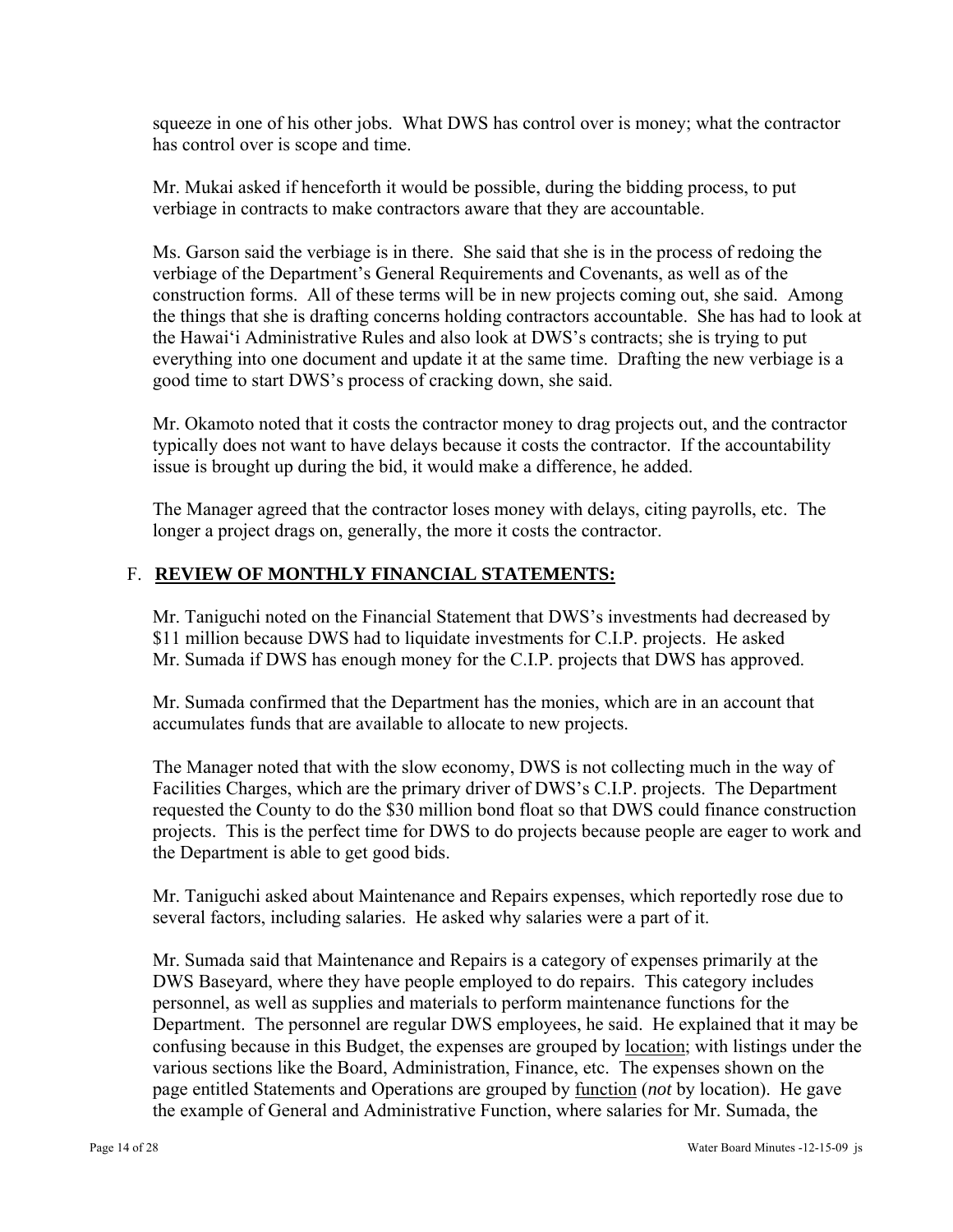Manager, et al, are listed. The maintenance people's salaries, on the other hand, are listed in Maintenance and Repairs.

Mr. Taniguchi asked what is involved in the item entitled Loss of Disposable Property.

Mr. Sumada said it involves things like pumps being retired at various locations. The loss is generated as an accounting (paper) loss, involving retirement of items before the depreciation was over.

The Manager noted that pumps, for example, may last six months, while others last a year. Often the life of a pump depends on its location, he added.

## G. **POWER COST CHARGE UPDATE:**

The Power Cost Adjustment was discussed, with the following action taken by the Board. (Currently, the Power Cost Charge is \$1.68 per 1,000 gallons.)

The Manager asked the Board to defer action on the Power Cost Adjustment. He noted that in November, there was not enough statutory lead time to advertise a Public Hearing for December. Therefore, the decision was made to place the discussion of the Power Cost Adjustment onto today's Agenda. However, *in the interim since the November meeting*, the Power Cost has dropped from the \$1.77 posted in October; the most recent Power Cost is actually two (2) cents **lower** than the current Power Cost Charge -- \$1.66 per 1,000 gallons. The Department is recommending that the Board wait until the January meeting to see where the Power Cost is. DWS will make a recommendation at the January meeting, he said. At this time, there is no need to readjust the Power Cost Charge, he said.

Mr. Taniguchi asked if, then, HELCO's rate increase will not affect DWS.

Mr. Sumada said that it will affect DWS, but it does not affect DWS right now.

The Manager said that currently, DWS is charging \$1.68 whereas the Power Cost right now is \$1.66 (as of November, the latest available figure). At last month's meeting, the latest available figure was \$1.77, which is why the Department thought the Power Cost Charge should be raised. However, since then, the Power Cost has dropped down to \$1.66, only a two cent difference.

Mr. Taniguchi said that if the Power Cost Charge remains at \$1.68, the Department will recoup what was lost the previous month.

The Manager said the Power Cost Adjustment can only be done every two months, so DWS must be very careful when it does it.

Mr. Taniguchi said that because the Department is watching the Power Cost very closely, the Department can take timely action to adjust it when the need arises.

Chairperson Smith asked Ms. Garson if the Board should take action at this time to concur with the Department on deferring the Power Cost Adjustment, in light of the two cent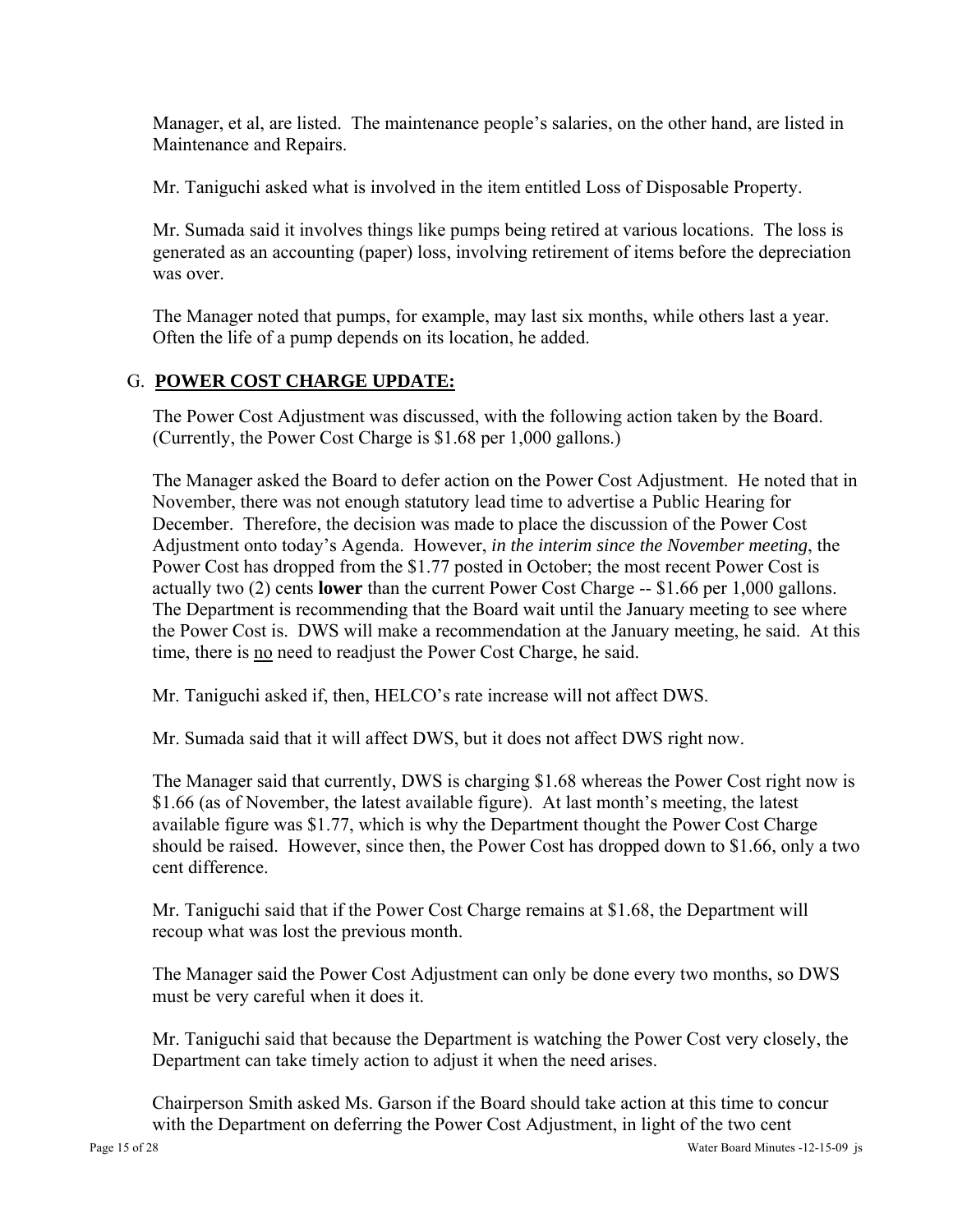difference between the current Power Cost Charge at \$1.68, vis a vis the latest available figure of \$1.66. He believed that it was better for the Board to take the responsibility for the decision, by concurring. He asked the Board if they agreed with this.

Mr. Mukai said yes.

Chairperson Smith asked if there was a Motion to concur with DWS management, to **not hold** a Public Hearing on the Power Cost Adjustment next month (i.e., in January).

MOTION: Mr. Taniguchi so moved; seconded by Mr. Mukai.

Mr. Meierdiercks asked if there were some decision parameters, such as a 3 percent or 5 percent differential, that would trigger the need for a Power Cost Adjustment.

The Manager said he believed that the Board had decided on what the trigger would be.

Ms. Garson said she believed that the Board had decided not to make the trigger a strict percentage or amount, because that might run contrary to the rule allowing the Board discretion.

Mr. Meierdiercks suggested triggers like 3 percent differential (a yellow setting), 5 percent (orange) or 8 percent (red), adding that the higher the differential is, the more urgent the need for a Power Cost Adjustment would be.

Chairperson Smith said that while previously, the Board was considering holding a Public Hearing when the Power Cost rose to \$1.77 versus the current \$1.68, a difference of 9 cents, or 5 percent, the situation now was different. The difference now was only 2 cents, or 1 percent, and therefore the Board does not want to go through the effort of a Power Cost Adjustment at this time.

ACTION: Motion carried unanimously by voice vote.

### H. **WATER RATE STUDY:**

Discussion on the new water rate study that the Department is planning to conduct, to address the shortage of funds being generated from water sales.

Mr. Sumada noted that RW Beck will make their presentation to the Water Board at the January 26, 2010, Board Meeting. RW Beck plans to show what DWS's revenue requirements will be over the next 5 years, based on the Department's cost of service over the same period.

The Board needed to provide input as to:

- 1. When rate increases, if any, are to become effective beginning July 1, 2010;
- 2. Percentage increases for the water rates; and
- 3. How the agricultural rate will be adjusted, if at all.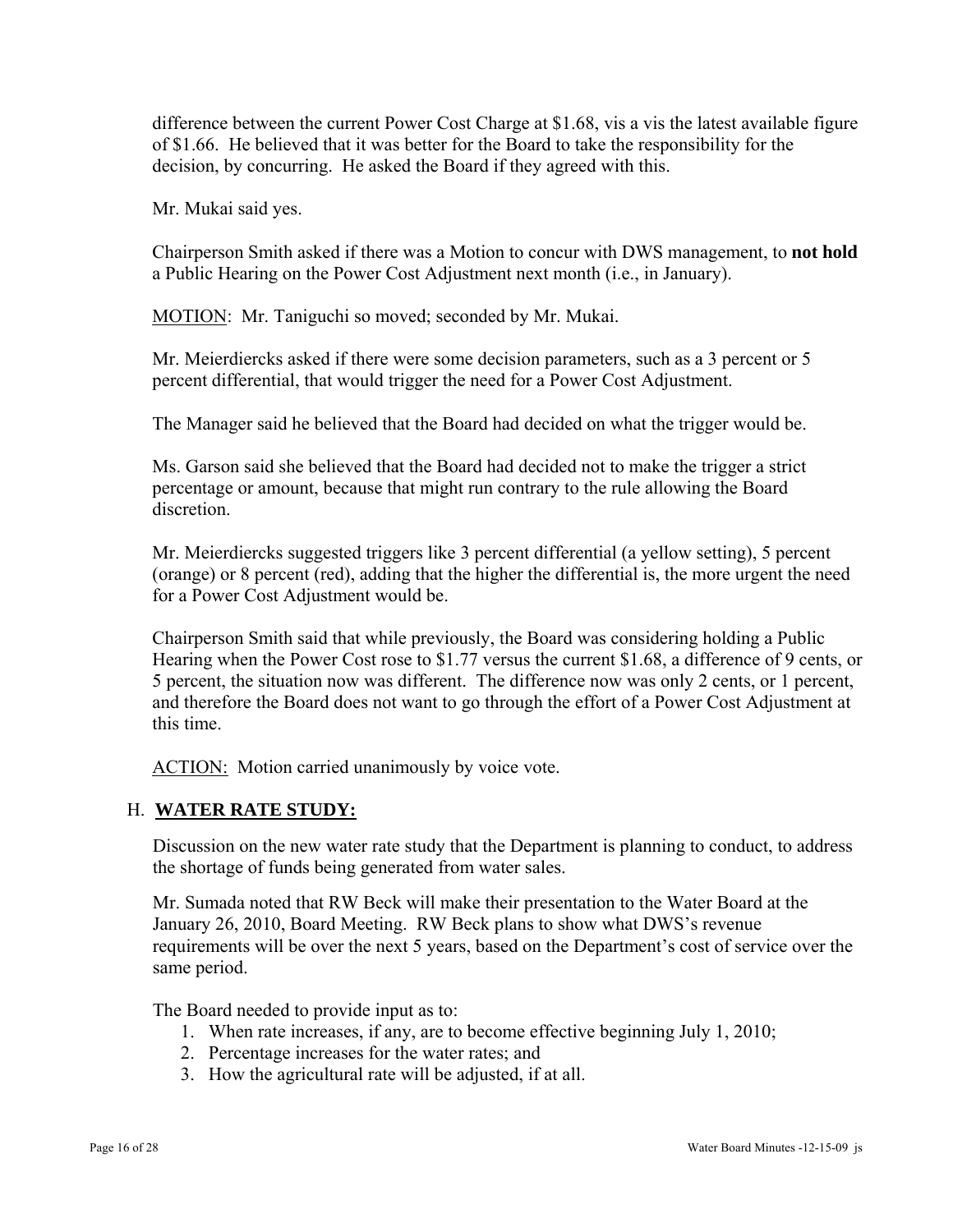Mr. Sumada said that the Board needs to come to some agreement on when the Board wants the rate increase to go into effect, whether the Board wants an incremental increase over five years, or a larger increase in the first and fourth years of the five years, etc. The other decision is what the Board wants to do with agricultural rates, which is always a controversial subject. RW Beck will want to know how the Board feels about maintaining the agricultural rate, eliminating it, or tweaking the rate slightly.

Chairperson Smith asked if RW Beck wants to have the Board's responses after RW Beck makes its presentation on January  $26<sup>th</sup>$ .

Mr. Sumada confirmed this. He said that RW Beck will take the information that they get from the Board and come up with a specific plan and a recommendation that the Board can take to a Public Hearing.

Chairperson Smith said that for the benefit of the more recent Board members, RW Beck should recap where the Department is, including where the deficits are, so that the Board can offer reasonable input. He suggested that the Board discuss it at the next meeting, and then possibly assign the Ad Hoc Finance Committee to get the Board's thoughts together to reach a conclusion. Having the Ad Hoc Finance Committee talk about the water rate study would give more latitude to discussing it, rather than just talking about it at a Board meeting and coming to a conclusion right then. The Chairperson said he thought this might be a possible outcome that could be put on the January Agenda, when the next chairperson is in place.

The Manager said that normally what happens is that there is a very good dialogue between the Board members and RW Beck, with RW Beck giving the Board enough information and recommendations *at the meeting*, which tends to lead smoothly to an agreement.

Chairperson Smith agreed that should be the goal.

Mr. Taniguchi noted that at the most recent water conference there was a comparison of the different counties, but the comparisons were not always consistent. He asked that when RW Beck does the presentation, it should compare "apples with apples," so that it is easier for the Board to make a determination.

The Manager said that DWS can ask RW Beck to compare the **actual cost** of service among the four counties.

Mr. Taniguchi agreed that would be good – comparing *like things to like things*.

The Manager said that the cost of service is the basis. He noted that Hawai'i County's cost of service is higher than the other counties, based on the Big Island's special characteristics: the Big Island's size, spot communities, and separate water sources. Factors like this make Hawai'i County's water rates higher than the other counties.

Chairperson Smith asked Mr. Sumada to request that RW Beck address the Lālāmilo Water System in Waimea, and the rates that it charges. This would illustrate what rate another agricultural water supplier charges.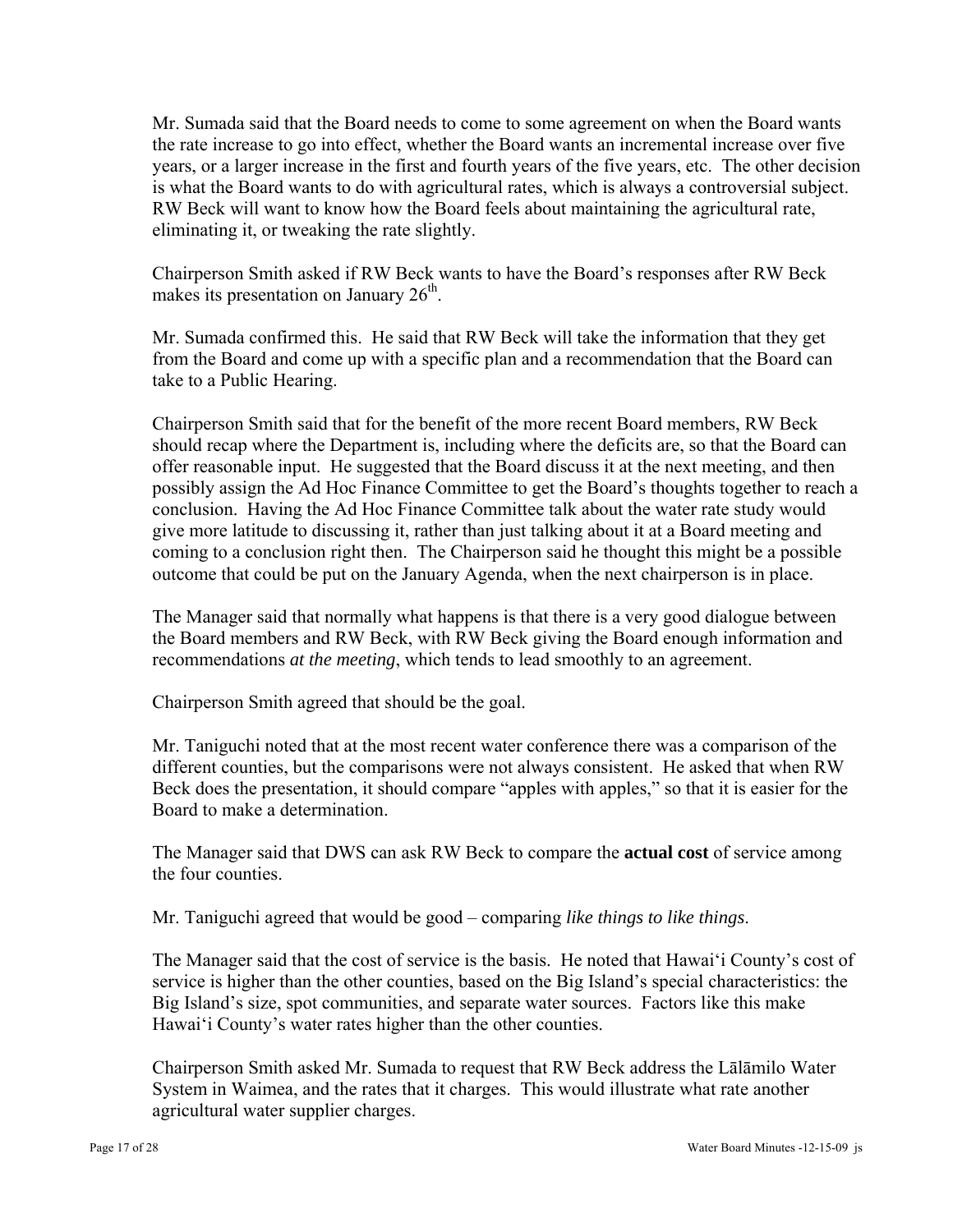Chairperson Smith called a **recess** from 11:28 a.m. to 11:35 a.m.

Meeting resumed at 11:35 a.m.

### I. **MANAGER'S REPORT:**

The Manager provided an update on the following:

- a. Update on use agreement on KIC wells Mr. Beck recently took a couple of KIC Board members to see the well sites, as well as the Kahalu'u Shaft and DWS's hydrogenerator. One of the Board members, Mr. Bill Mielke, said he would ask the rest of the Board to consider reinitiating discussions with DWS on partnering to develop the wells. While it looked unlikely, under the current economic conditions, that KIC was ready to develop its subdivision in the area, these discussions could set the stage for when times improve. Chairperson Smith noted that the new acting KIC president is Mr. John Rocha (currently also KIC controller). He suggested that DWS write to Mr. Rocha, and cc the letter to KIC's Board members Mr. Doug Ing, Mr. Komo Kalama and Mr. Micah Kāne.
- b. Palani Road Transmission Project DWS has had three community meetings in the Palani Road area, most recently last night. The concerns are basically noise, traffic and dust control. DWS is asking the contractor to put up signage in the area. DWS is working to let the residents know that the contractor's access to the worksite is not permanent. DWS does not want to disrupt the community. Residents asked if there were an opportunity to bring DWS pipelines into their subdivisions, whereby their water meters would front their properties. The Manager explained to the residents about the Improvement District process, along with the USDA loan grant program, giving the example of Coastview/Wonderview subdivisions. DWS will be doing a rough estimate on how much it would cost. However, because there are only eight homes in the subdivision, the price split among only eight homes is likely to be prohibitive. In any case, DWS is running the numbers for them. Mr. Harai asked if there have been any comments from the residents in Coastview/Wonderview. The Manager said that the last he heard was that the residents there are very happy with the water service. The Manager at last night's meeting explained how the Improvement District/USDA loan grant program works, and told them that the initial step is to get their Council member to do a Resolution that initiates the process. Chairperson Smith asked whether DWS had addressed the concerns expressed by Kona resident Mr. Fred Housel at the November meeting; specifically, did DWS post the Palani work schedule on the DWS website, etc. The Manager confirmed that DWS addressed all of the concerns expressed by Mr. Housel.
- c. Ainaloa Pipeline update Before introducing DWS's service retirements, the Manager asked to skip ahead to this Ainaloa item. Late Water Board member Mr. Kuailani had requested this item, he noted. The Manager noted that several years ago, a Japanese developer had contemplated putting in a well for a golf course on the mauka end of Ainaloa subdivision. While that plan fell through, residents in the area requested water, and DWS provided an estimate for how much it would cost to bring in water. The problem with the area is that it lies within two different pressure zones. With the reservoir that DWS has on the Kea'au-Pāhoa Highway (at an elevation of 603 feet), DWS can only serve a very short way up Ainaloa. Beyond that point, DWS would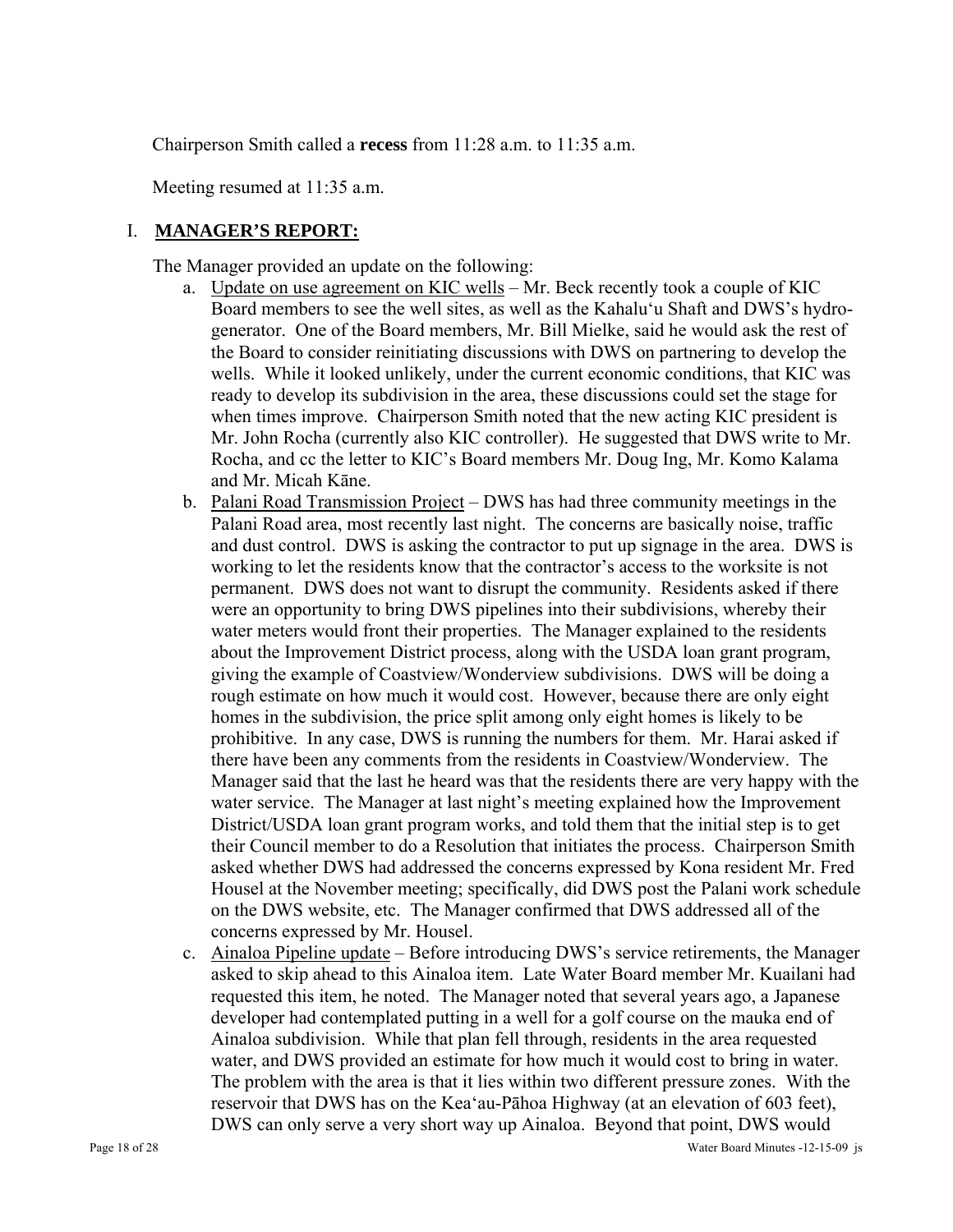need a booster pump, along with another tank. DWS provided all of this information to the residents during community meetings held four or five years ago, the Manager said. However, at that time, the then Council member for the district indicated that he would get money for the project for the residents. The Council member got an appropriation of \$750,000.00, but no **allocation**. The residents remembered the appropriation, and went to the current Council member. However, the fact remains that the money, although appropriated, has not been allocated (i.e., it is not physically there). The residents are working on it. Meanwhile, the interesting fact is that Ainaloa on the Pāhoa side is represented by one Council member, and on the Kea'au side the area is represented by another Council member. The Manager said he believed that both Council members are working to resurrect some of the monies for the project. DWS met with the two Council members, who asked the Department how much it would cost to design a system. DWS gave them a figure, and the last that DWS has heard is that the Council members are trying to get the monies for at least the planning and design. It was not clear where the construction money was going to come from, he noted. Mr. Mukai asked what kind of money DWS is looking at for this project; the Manager said it would be in the millions, with the initial phase at around \$1 million. To serve up to the Ainaloa Long House, DWS would need a booster pump and another tank, which would bring the figure up to around \$5 million, he said. Back when Mr. Gary Safarik was the Council member, one of the options discussed was that at the end of DWS's existing system, where the system's pressure allows, DWS would provide a standpipe for the volunteer fire department to fill up their tankers. At this time, it appears to be up to the Council members to find the money for the planning, and to look for money for construction as well. In talks with the community, DWS raised the concept of the Improvement District process, and said that process is available to them. Chairperson Smith said that while he sympathized with the community and wanted to work with them, residents of subdivisions such as Hawaiian Paradise Park that lack modern infrastructure (as reflected in lower real estate prices) are not entitled to a standard water system, unless they pay for it. The Manager confirmed that he had made this clear to the community.

d. Meeting Schedule/Venues for Water Board meetings in 2010 -- Looking at the tentative meeting schedule and venues, Chairperson Smith suggested confirming the first two meetings (for January and February 2010), while confirming the remainder of the year at future meetings. Ms. Garson said that was fine; The January 26 meeting will be in Hilo and the February 23 meeting will be in Kona. Mr. Meierdiercks noted that the dates for subsequent meetings this year will be on the fourth Tuesday of each month, with the exception of June and December, which will be on the third Tuesday of those respective months (due to the American Water Works Association meeting in June and the Christmas holidays in December). Chairperson Smith said that for March and beyond, the decision on the venues of the meetings would be on the January Agenda. Ms. Garson suggested looking into video-conferencing. Chairperson Smith asked the Secretary to look into video-conferencing venues. The Manager asked if there were a cost involved in video-conferencing, and asked the Secretary to look into whether there was a cost. Chairperson Smith asked if the Board meeting would stop if a video-conferencing link goes down. Ms. Garson said that if the link goes down with a member at a video-conferencing site, the Board could lose its quorum; the Board is taking a risk. Chairperson Smith noted that Keck Observatory has video-conferencing.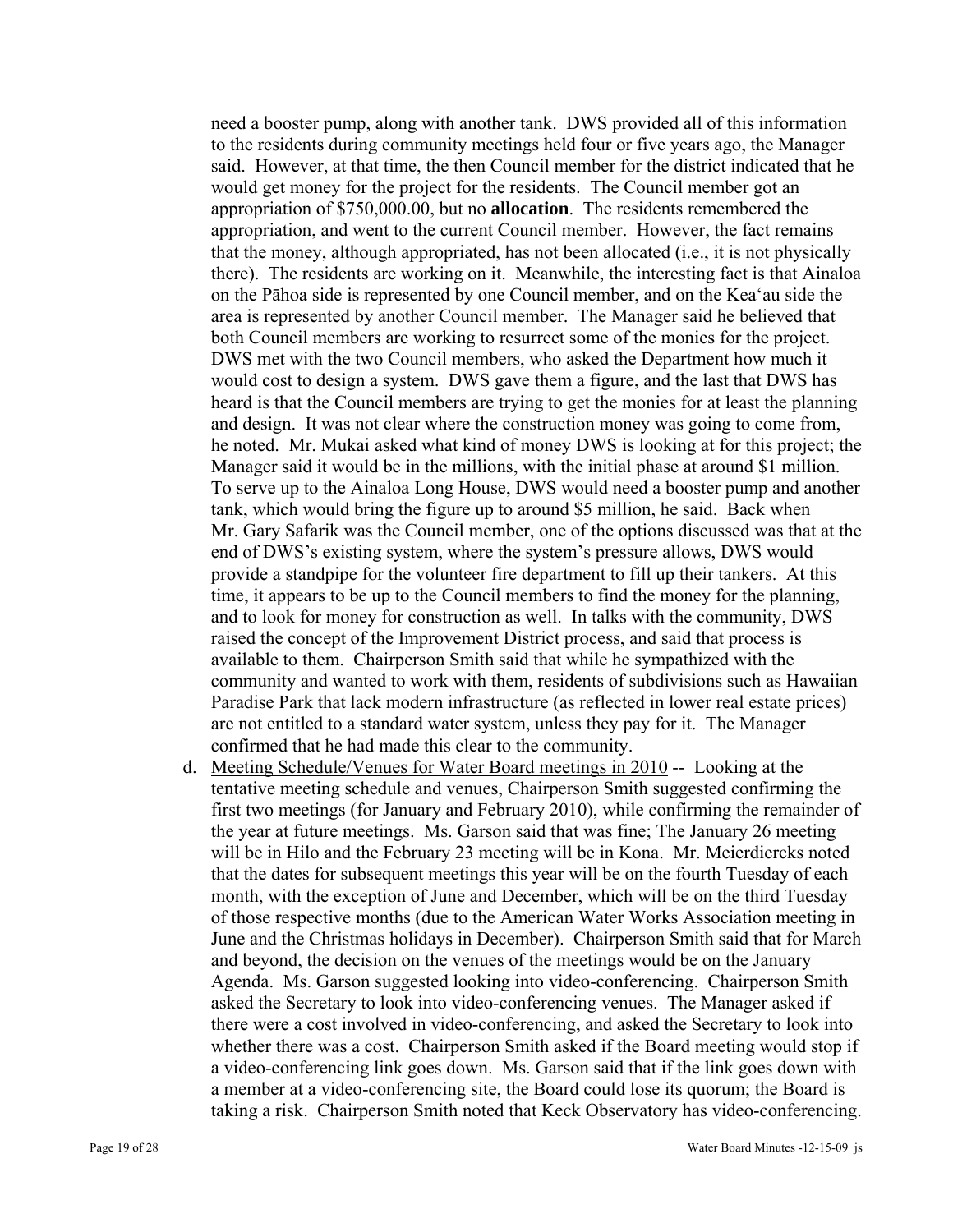e. Announcement of DWS service retirements – The Manager said that this year, all of the three service retirements are from the Operations Division, and he called on Operations chief Mr. Ikeda to introduce the three retirees. Mr. Ikeda said that two of the retirees were based in Hilo, while the third retiree was based in Waimea. The Hilo retirees could not make today's meeting. Mr. Ikeda said that Hilo retiree Mr. Wayne Miyashiro has been a Building Maintenance Worker, starting with DWS in 1994 as a Water Works Helper and working his way up to his present position. Mr. Young spoke about retiree Mr. Alvin Kawauchi, who has been a Water Plant Operator in Hilo, starting with DWS in 1985 as a Meter Reader. Mr. Kawauchi was awarded Employee of the Quarter in 2000. Mr. Yamamoto introduced the Waimea retiree in attendance, Mr. Earles, who has been Lead Water Treatment Plant Operator IV since January 1999. Mr. Yamamoto noted how Waimea's surface water had won a coveted drinking water award at the American Water Works Association conference in 2000, and credited Mr. Earles and his colleagues for continuing to provide Waimea area customers with good, safe drinking water. Chairperson Smith presented Mr. Earles with a retirement gift, a handsome koa clock made by DWS staff. Mr. Okamoto added his voice to praising the hard work of Mr. Earles and his colleagues, serving DWS's customers in a very wide area.

On a separate topic, Chairperson Smith reminded the Manager to follow up on a list of DWS's surplus property. The Manager confirmed that the list has been given to Engineering Division, and DWS's surveyor is verifying the list. Chairperson Smith noted that a couple of months ago, he had noticed that DWS property in Kona included an abandoned water tank, and that he had asked the Manager whether DWS has a lot of abandoned sites or equipment that are not in service. He asked the Manager to provide a list to the Water Board.

## J. **BOARD MEMBERS' SERVICE**:

Section 13-4(d) of the County Charter allows a Board Member whose term has expired to serve an additional 90 days or until a successor is appointed and confirmed, whichever comes first.

The Department recommended that, pursuant to Section 13-4(d) of the County Charter, expired term Board Members will be allowed to serve an additional 90 days or until their successor is appointed and confirmed, whichever comes first, if so desired.

MOTION: Mr. Mukai so moved; seconded by Mr. Taniguchi.

Chairperson Smith noted that he believed that this Motion would apply in this case only to himself. (Ms. Kim was absent.)

ACTION: Motion carried unanimously by voice vote.

## K. **ELECTION OF CHAIRPERSON AND VICE-CHAIRPERSON FOR 2010:**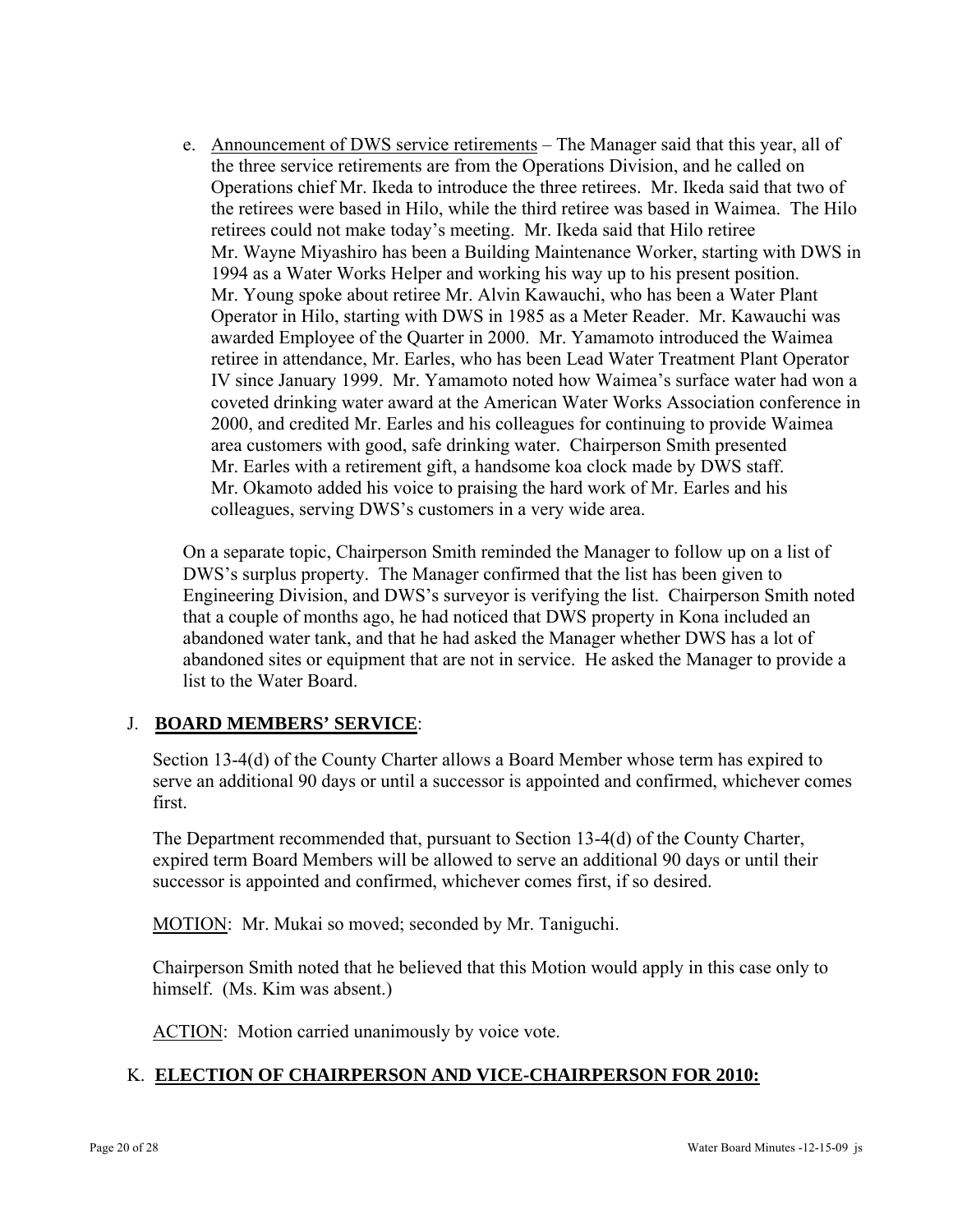Ms. Garson said that the Board would be voting for a slate, comprised of a new Chairperson and Vice-Chairperson for 2010.

ACTION: Mr. Taniguchi proposed Mr. Mukai for Chairperson, and Mr. Meierdiercks for Vice-Chairperson; seconded by Mr. Harai. Motion carried unanimously by voice vote.

Ms. Garson noted that what just took place was the nomination of the slate and the election of the slate all in one. She said that outgoing Chairperson Smith would continue to preside at this meeting, since his term officially ends on December 31, 2009. Mr. Mukai assumes the Chairperson's position from January 1, 2010, she added.

### L. **EXECUTIVE SESSION:**

The Manager waived his right to an Executive Session.

### M. **MANAGER'S EVALUATION:**

Mr. Mukai at the November Board meeting had provided the Board with a summary of the evaluation results. In addition to the summary, the Board's packets included information regarding the salary levels of the Water Board managers of all four counties. The packets also included salaries for the Mayor, Managing Director, Deputy Managing Director, Police Chief, Fire Chief, Director of Human Resources and Director of Public Works.

Chairperson Smith noted that the United Public Workers (UPW) had not yet decided on a contract, while the Hawai'i Government Employees Association (HGEA) was looking at 24 furlough days in 2010, equivalent to a 9.2 percent salary decrease for its members. He said this was consistent with the economic situation which the State and County face, and how they are dealing with it. He noted that the packet included salary information regarding the Governor, Lieutenant Governor, the other counties' mayors and appointed positions within the State and other counties.

Mr. Mukai summarized the evaluation, saying that overall the evaluations were favorable, and were in tune with the evaluations done last year. Of eight categories, the average for 2009 versus 2006, 2007, and 2008 was six rated Excellent or higher, while two were rated Commendable to Excellent. Overall, it was a favorable rating.

The Manager said that he had looked at some of the comments, and felt he would be remiss if he did not address some of the concerns. He was not refuting the comments, but wished to provide some information. One of the comments was that DWS has taken only token measures on conservation and reduction of expenses. He wanted to assure the Board that the measures DWS has taken are not token ones. DWS has cut overtime and expenses, and has reduced equipment purchases. Regarding green initiatives, DWS has established a recycling program and has three hydro-generators, with plans for an additional hydro-generator. It was rather surprising that anyone assumed that DWS was taking token measures. He cited yesterday's meeting, where DWS discussed its programs on leak detection, off-peak pumping, as well as looking at Requests for Proposals from solar vendors and wind power distributors. He noted Ms. Myhre's earlier report on DWS initiatives. The Manager noted a comment that DWS staff is not venturing out on their own to seek new ideas. DWS staff routinely generates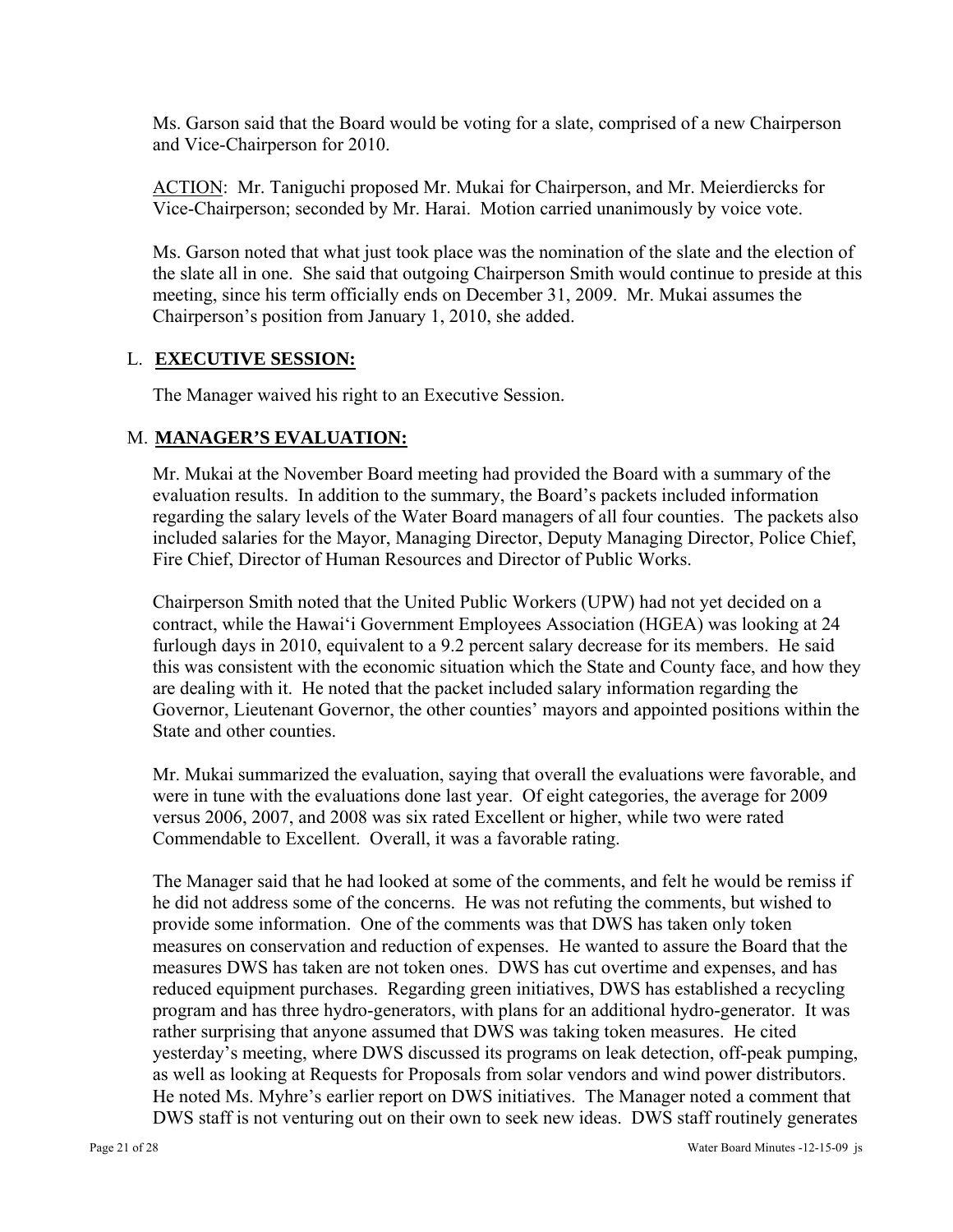new ideas, and is encouraged to think for themselves, coming up with their own solutions to problems. Another puzzling comment was that DWS management personnel rarely comes from the outside. The Manager said that he does not see that as a bad thing, because historical knowledge of the Department is important. The determination to go in-house or outside is the Manager's determination, based on discussions with the respective division head. Many times, DWS does go outside for key supervisory positions, to assure that the Department gets new thinking. He reiterated that to be a division head or to be in charge of this Department, historical knowledge of the Department is very important. Another comment was that construction should be better managed. The Manager said that DWS does a lot better than other departments, and praised DWS's engineers and inspectors for doing a very good job. The prior discussion regarding extensions notwithstanding, the Department does a good job of managing contracts, with contractors often saying that DWS deals with people fairly while in return expecting a good product. Another comment was about an inability to look objectively at the Board's concerns. The Manager said he could not understand how this perception could have arisen; he believed strongly that he was receptive to the Board's concerns, and the Department has worked hard to accommodate any concerns. Another comment was that the Budget could have been better managed the past two years. The Manager noted that he and Mr. Sumada go through the Budget almost constantly. Day-to-day, things occur within the Department that are too trivial to mention but that require flexibility in the Budget so that DWS can accommodate unexpected expenses, breakdowns, etc. The Manager said he could not see how the Budget could have been better managed, and praised Mr. Sumada for doing a great job, keeping him constantly informed on the Budget. One last comment was that the Manager has no firm grasp of financials. The Manager said that may be so, but his job is not to be the financial person; it is to lead the Department. That is why the Manager has people like Mr. Sumada, who has an indisputable grasp of financials.

Mr. Mukai said that in hindsight, not all of the categories received a rating.

Chairperson Smith asked if Mr.Mukai factored the blanks into the average.

Mr. Mukai confirmed that he had, dividing by the number of responses.

Chairperson Smith said he thought that was fair. He said he appreciated the Manager's comments and feedback. He acknowledged that the overall rating given by the Board showed that the Manager is doing an excellent job. The Chairperson noted that the staff exhibits loyalty and teamwork, working well with each other in finding solutions. He acknowledged that the Board only interacts with the Manager and DWS staff two hours a month, whereas everybody else in DWS interacts with each other 40 hours a week. The Chairperson said that the consistent goal of everyone on the Board is for the Department to continue to be the strongest it can be. He said that if there is something constructive and of value in the comments, then they could be incorporated into the Manager's management style and be reflected in DWS staff. Any criticism or input from the Board is directed toward making the Department stronger.

The Manager said that he would have been remiss if he had not addressed comments that he could not agree with. He expressed the belief that DWS is the best department in the County, with some of the most talented and committed engineers there are. The staff really care about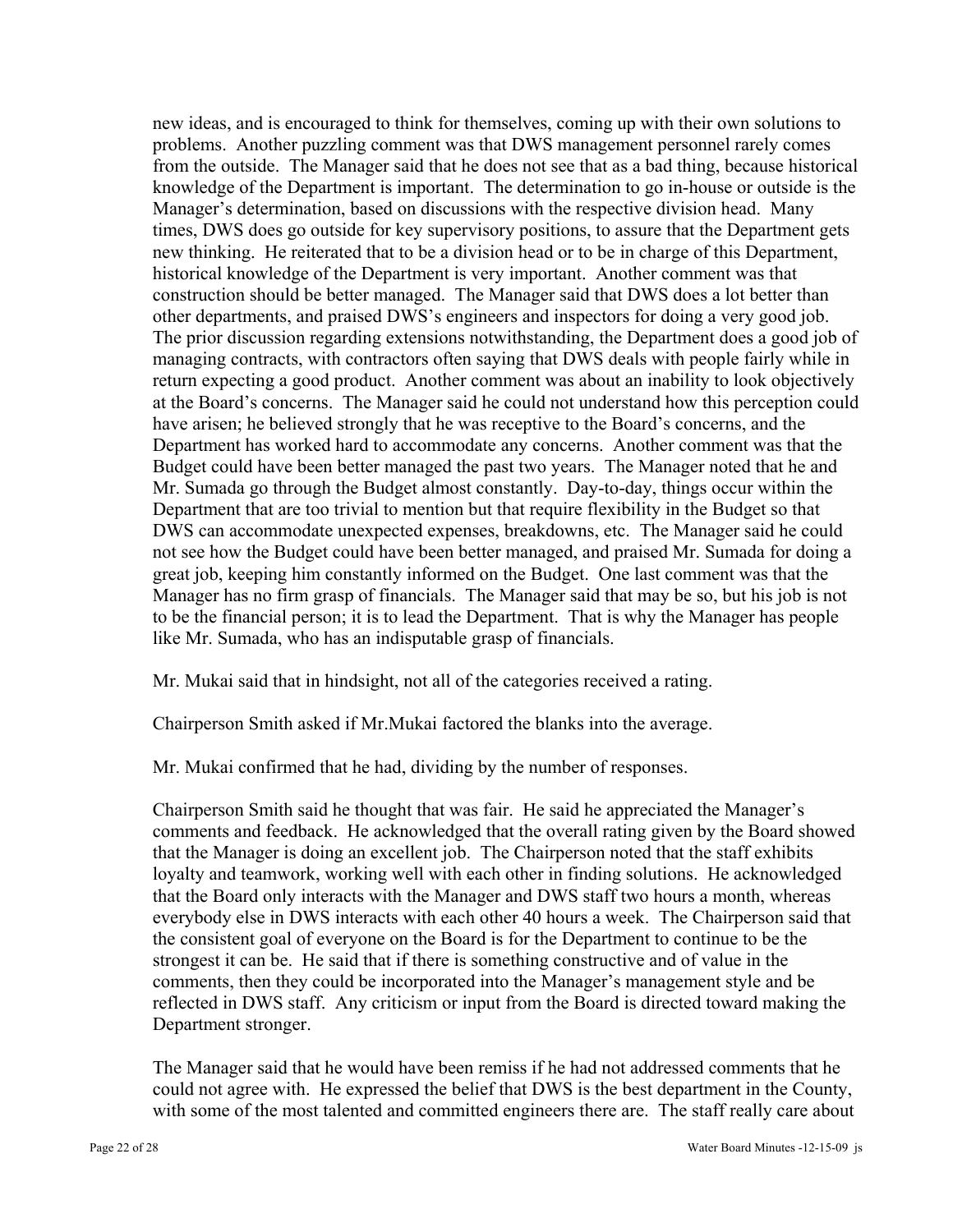providing good service to DWS's customers. He cited Mr. Sumada's commitment to watching over the Department's finances, and said that customers routinely comment on the good service provided by the Operations crews headed by Mr. Ikeda. The Manager said there is no question in his mind that DWS is the best department in the County, and his goal is to keep it that way.

Chairperson Smith said he agreed.

Mr. Taniguchi said good job.

Chairperson Smith proceeded to the discussion of compensation adjustments for the Manager and Deputy Manager. He called for a Motion to make some kind of adjustment, and then the Board could discuss it. The choices were to keep the compensation the same, to go higher or go lower.

MOTION: Mr. Lindsey moved to discuss a 3 percent increase; seconded by Mr. Mukai.

The Manager noted that in July, he and the Deputy Manager had given up a 3 percent increase, and that the rest of the County management were going to give up the 3 percent increases that they had been scheduled to get. The Manager proposed that the salaries for Manager and Deputy Manager stay the same, to be consistent with the rest of the County.

Chairperson Smith said he wanted to clarify a couple of things. He said that the Board had agreed on a 3 percent increase in July, but that the Manager and Deputy Manager agreed to waive the increase. He said the Mayor and his appointees agreed to one furlough day a month.

The Manager said that was only the Mayor's Office appointed staff, not the rest of the Cabinet.

Chairperson Smith said he thought it applied to all of the Cabinet.

The Manager said no, it was only the Mayor's Office.

Chairperson Smith said he was trying to understand what the HGEA's agreement to two furlough days a month meant.

Ms. Garson said she believed that it was *a range of* up to 24 days a year.

The Manager said that all of the Cabinet and exempted management staff were scheduled for a 3 percent increase.

Ms. Garson confirmed this, adding that the Salary Commission had frozen the 3 percent increase.

The Manager said that the Salary Commission had frozen the proposed 3 percent raise, and that it is definitive that a raise should not be given.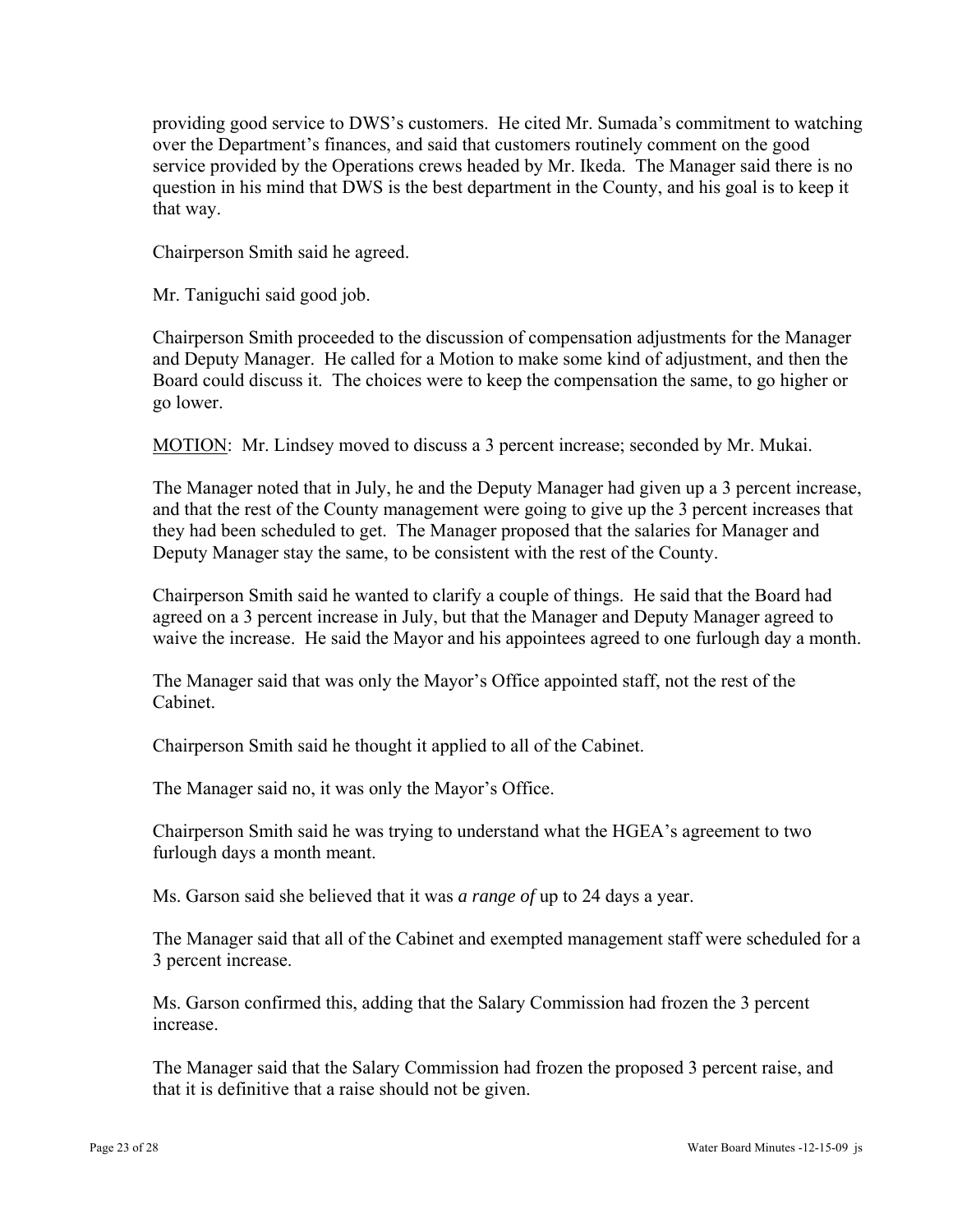Chairperson Smith asked if the HGEA employees go on furlough, they do not come to work on furlough days and do not get paid for those days.

Ms. Garson confirmed this.

Chairperson Smith said that the Mayor's Office agreed to a salary reduction, which means they come in to work and get paid less.

The Manager said no, what the Mayor's Office agreed to was that each of the appointees takes one day's leave without pay; it does not affect their salary: they take a one-day leave without pay.

Chairperson Smith said that the amount of money they take home is one day's pay less.

The Manager said yes, but their *posted salary* remains the same.

Chairperson Smith said that their salary officially stays the same, but they take less money home. He said he was trying to make a distinction between whether it is a pay cut and they are working 40 hours a week, or whether it is like a furlough where they work fewer days and get paid less.

The Manager said he believed that the Mayor's Office goes to work.

Chairperson Smith said that all of the DWS staff who are represented by HGEA will be impacted by whatever the furlough policy is.

The Manager said that the caveat that he discussed with Ms. Garson a while back was, because of the nature of the work DWS does (regarding health, safety and welfare), to see if the Board has the authority to make a separate agreement with the unions so that certain people in the Department are not subject to the furloughs. The issue has not come about because the furloughs are not in place yet. He had asked Ms. Garson to do research into whether the Board has the authority to reach a separate agreement with the unions or with the Mayor, because the Department has its own revenue. Therefore, it is the intent that not all of the Department staff will be furloughed, due to the nature of what DWS does.

Chairperson Smith asked Ms. Garson to comment.

Ms. Garson said that the Mayor has not yet decided on what he is going to do regarding County workers, what the terms are, essential personnel versus non-essential personnel, etc.

Mr. Harai asked if DWS was going to follow the County's lead.

Chairperson Smith said that this would be what the Board would have to discuss. He wanted to be sure that the Board all agrees on what the base information is. He asked the Manager who among the DWS staff is represented by HGEA.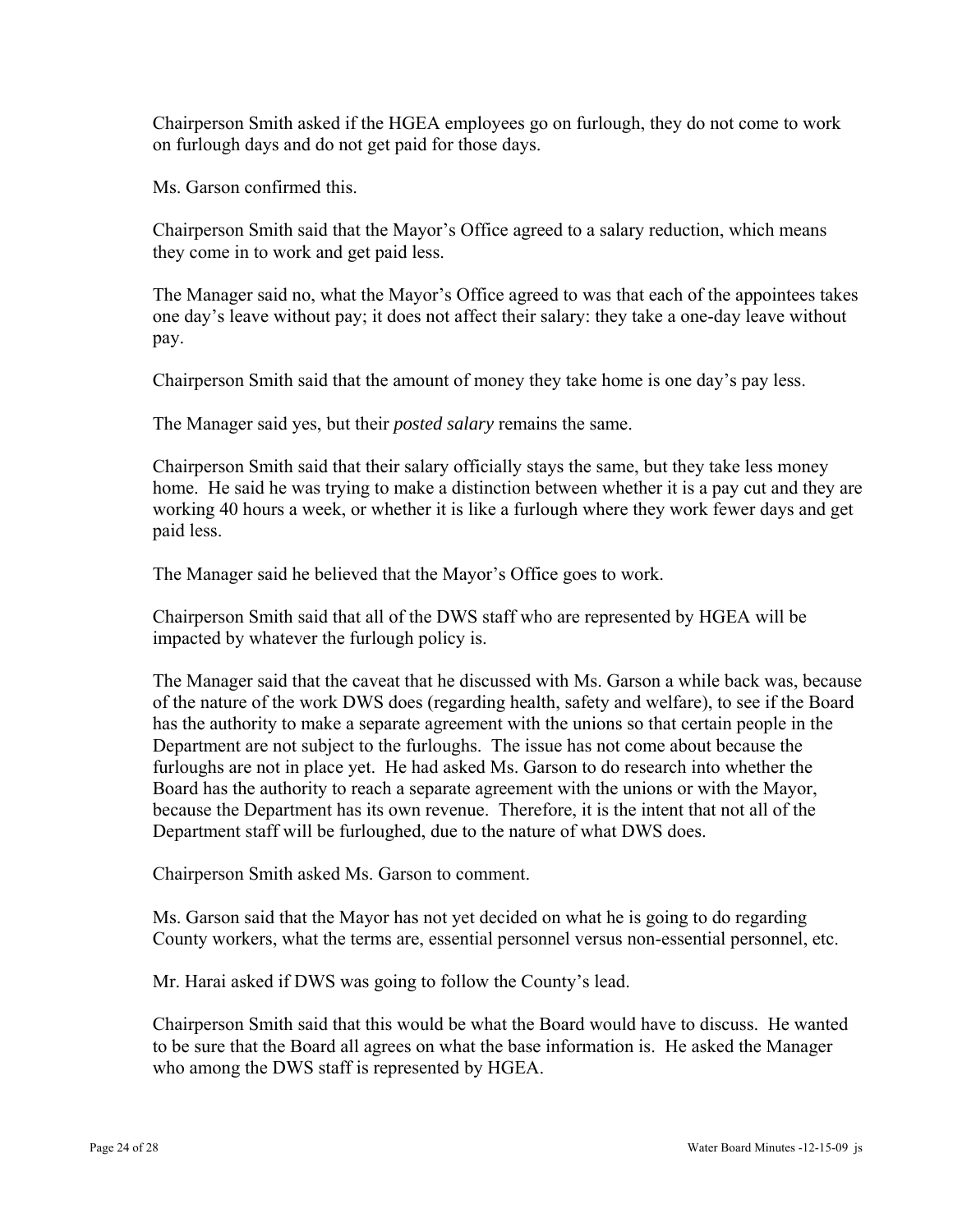The Manager said all of the white-collar employees except the Manager and the Deputy Manager.

Chairperson Smith said he thought that if all of the Manager's subordinates were going to be impacted by the furloughs, it would be difficult to keep the Manager and Deputy Manager's salaries the same. He said he thinks it shows leadership and example, but said it may be sort of unclear now, and that the Board may not have all of the facts.

Ms. Garson confirmed that the policy has not yet been decided by the Mayor, and it has not been decided what exactly will happen at the end of this fiscal year.

The Manager said a lot depends on what kind of income the Mayor is going to expect, noting that the Transient Accommodations Tax (TAT) will be a big factor in his decision (with the Governor calling for the counties' share of the TAT to go to the State instead). Real property revenues will be another key factor that will come into play.

Chairperson Smith said that over the past three or four years, whenever the Board considered compensation adjustments, the Board looked at what the DWS's bargaining unit employees were getting as step raises. The Board tried to match those percentage raises (e.g., 2 or 4 percent), so that the Manager and Deputy Manager did not find themselves making less that the people reporting to them. He believed that if something happens that impacts the compensation of DWS subordinates, there should be a corresponding adjustment to the Manager and Deputy Manager's salaries as well.

The Manager suggested deferring the matter, amid so much uncertainty.

Chairperson Smith said he would be comfortable with deferring a compensation adjustment, and proposed keeping the compensation the same until it was clear what will happen with the HGEA employees. He believed that would be fair and defensible, because at this point the Board does not have all of the data.

The Manager said he agreed.

Mr. Mukai said he would favor withdrawing the Motion to adjust the compensation.

Mr. Lindsey withdrew his second.

Mr. Mukai moved to defer.

Chairperson Smith said there should be a time frame for a deferral, and that the deferral should be until the HGEA situation becomes clear.

Ms. Garson asked whether the Board really wants to defer as a discussion item, or whether the Board wants to keep the compensation the same until the new fiscal year begins in July.

Mr. Taniguchi said the compensation should stay the same, and asked what the deadline for a decision is.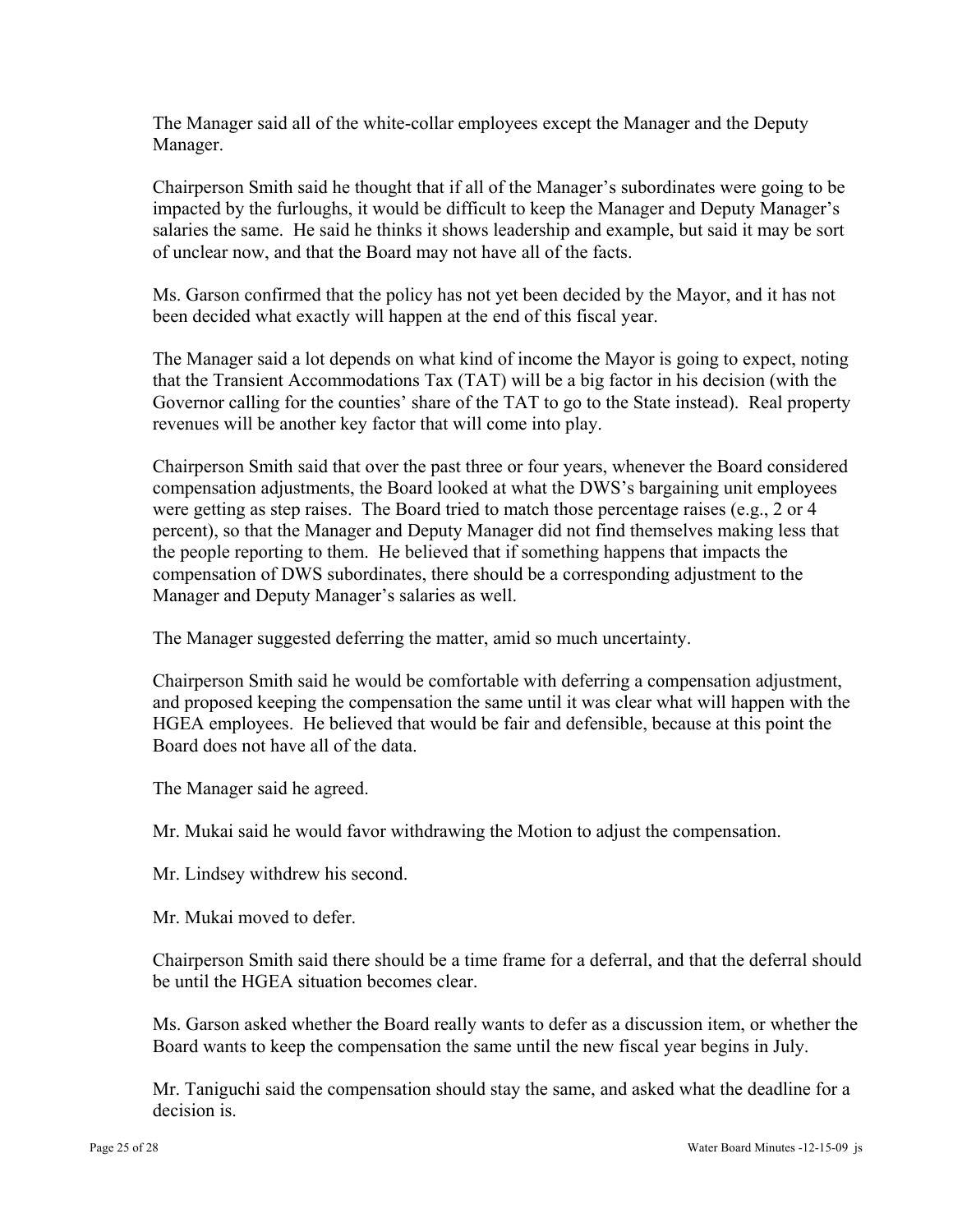The Manager said that the Board has the right to bring up the compensation at any time.

Mr. Harai suggested deferring it.

The Deputy Manager suggested deferral. He noted that the Department will be going through its Budget process over the next few months, and if for any reason that the Department cannot balance the Budget, a discussion on compensation can be brought up. He suggested keeping the compensation the same while Mr. Sumada and his staff comes up with a balanced Budget for the Board's approval over the next few months.

Chairperson Smith noted that at issue were two persons' salaries, whose incremental difference would have no major consequence on the Budget. However, he wanted to give the right message amid the poor economy.

Mr. Meierdiercks recommended that the Board leave the compensation adjustment as an Agenda item on a monthly basis, which the Board can continue deferring, or bring up as appropriate.

The Manager suggested that the Board simply defer it, noting that the Board has a right to bring it up at any time the Board wishes.

Mr. Mukai said that was a good point, because that way the item would not have to be put on the Agenda.

Mr. Meierdiercks said the Board could choose to pass by the item.

Mr. Taniguchi said that if the item is on the Agenda, at least it would be there so that the Board could make adjustments.

Chairperson Smith noted that there was a Motion on the floor by Mr. Meierdiercks, seconded by Mr. Mukai, to leave this as an Agenda item for discussion/adjustment at a future date.

Mr. Mukai said no, actually he made a Motion to defer, but it was not seconded. (Mr. Taniguchi at this point said "Second.") Mr. Mukai moved to leave the item as agendized, but then said Mr. Meierdiercks should make the Motion because it was Mr. Meierdiercks's idea.

Chairperson Smith said Mr. Meierdiercks so moved.

Mr. Taniguchi said that then Mr. Mukai seconded.

Mr. Mukai asked if he, Mr. Mukai, had seconded.

Mr. Taniguchi confirmed this.

Mr. Mukai said okay, Mr. Meierdiercks made a Motion (to leave the item agendized) and Mr. Taniguchi and Mr. Mukai jumped on it to second.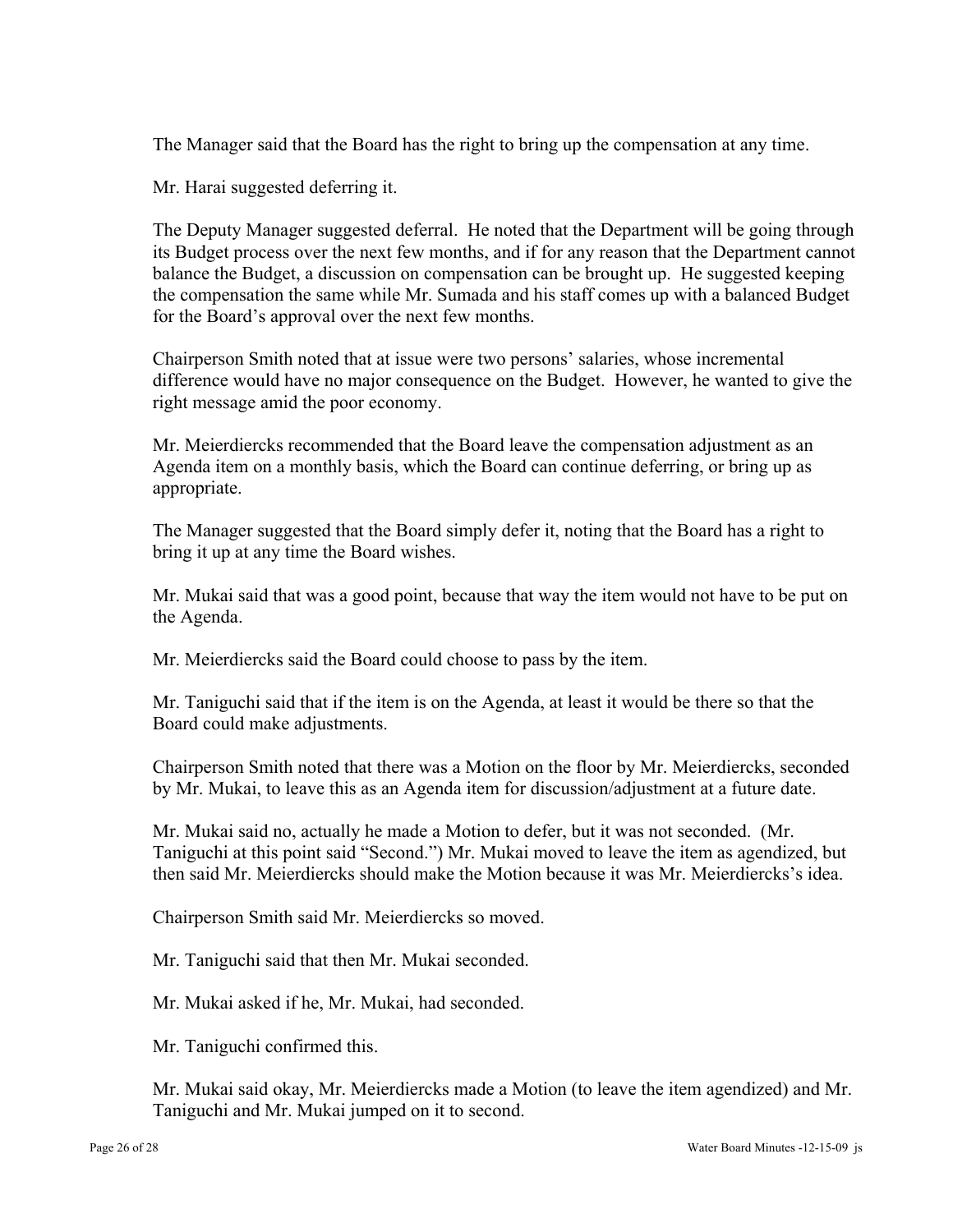Mr. Taniguchi said no, Mr. Mukai had seconded.

Ms. Garson said that the Board had deferred it, and so automatically it will go on to January's Agenda. She confirmed that the Board had not said the compensation would stay the same until July; the Board did defer (to the January meeting), she added.

ACTION: Motion to defer carried unanimously.

Ms. Garson asked whether Mr. Meierdiercks had moved to defer, seconded by Mr. Mukai.

Mr. Taniguchi confirmed this.

## N. **CHAIRPERSON'S REPORT:**

Chairperson Smith offered valedictory remarks, commending the Manager, Deputy Manager and Department staff. He said that the Board is not here to micro-manage the Department, but to give suggestions to do a better job and to support DWS's efforts. He thanked everyone for their contributions to the community, providing safe drinking water to all of DWS's customers.

### ANNOUNCEMENTS:

## 1. **Next Meeting:**

The next Meeting of the Water Board will be held on January 26, 2010 at 10:00 a.m., at the Department of Water Supply, Operations Center Conference Room, 889 Leilani Street, Hilo.

## 2. **Following Meeting:**

The following meeting of the Water Board will be held on February 23, 2009 at 10:00 a.m., in Kona, at a venue to be announced.

## STATEMENTS FROM THE PUBLIC:

None.

## ADJOURNMENT:

Chairperson Smith called for a Motion to adjourn. Mr. Meierdiercks so moved; seconded by Mr. Taniguchi, and approved unanimously by voice vote. The Meeting adjourned at 12:30 p.m.

### Senior Clerk-Stenographer

 $\mathcal{L}_\text{max}$  , where  $\mathcal{L}_\text{max}$  and  $\mathcal{L}_\text{max}$ 

Page 27 of 28 Water Board Minutes -12-15-09 js *Anyone who requires an auxiliary aid or service for effective communication or a modification of policies or procedures to participate in this Water Board Meeting should contact Doreen Shirota, Secretary, at 961-8050 as soon as possible, but no later than five days before the scheduled meeting.*